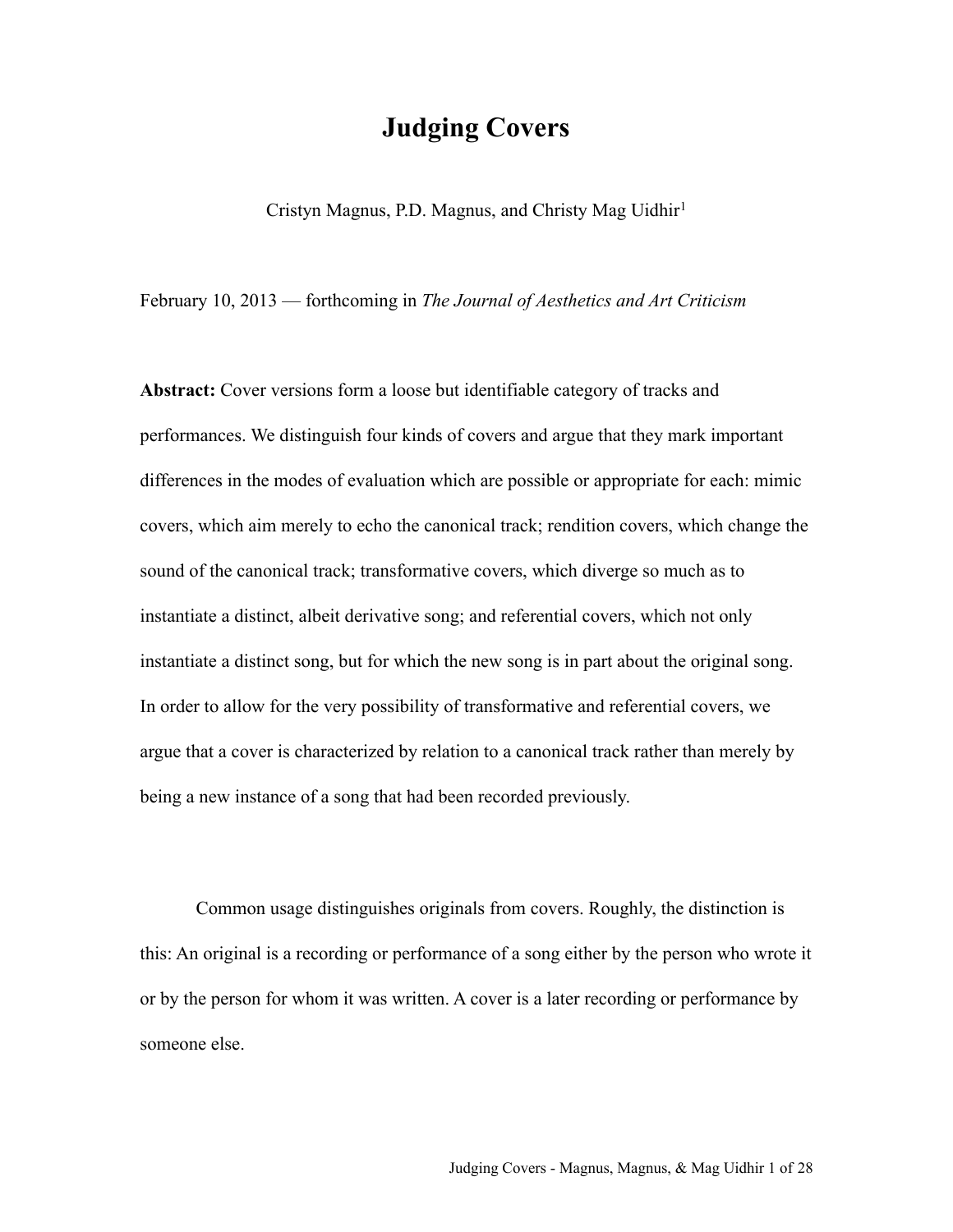We argue for a number of related claims: First, there are different kinds of covers corresponding to different evaluative criteria that are applicable and appropriate to them (§§II-V). Second, a recording or performance counts as a cover relative to a canonical version. So its status as a cover is importantly a situated, historical fact (§IV). Third, a cover may differ from canonical versions in ways which make it an instance of a distinct albeit derivative song (§IV). Fourth, in some cases a cover can take on a novel meaning such that the new, derivative song is *about* the canonical one (§V).

None of our arguments appeal to the precise essence of covers as such. We are not concerned with fundamental metaphysics. Rather, we take covers as they are identified in common usage, and our claims are compatible with different accounts of the underlying ontology.

## **I. WHAT IS A COVER?**

The phrase "cover version" originated in the 1960s to describe a new recording or performance of a song that someone else had already made a hit. A typical dictionary definition identifies a *cover* as "A recording of a song, etc., which has already been recorded by someone else.["2](#page-23-1)

This definition is too simple and includes cases which one would hesitate to call covers. For example, Patsy Cline's 1961 recording of 'Crazy' is taken as the paradigm version of the song. *Rolling Stone* identifies Cline's version as the eighty-fifth greatest song of all time.<sup>3</sup> Yet the song was written by Willie Nelson, and Cline first encountered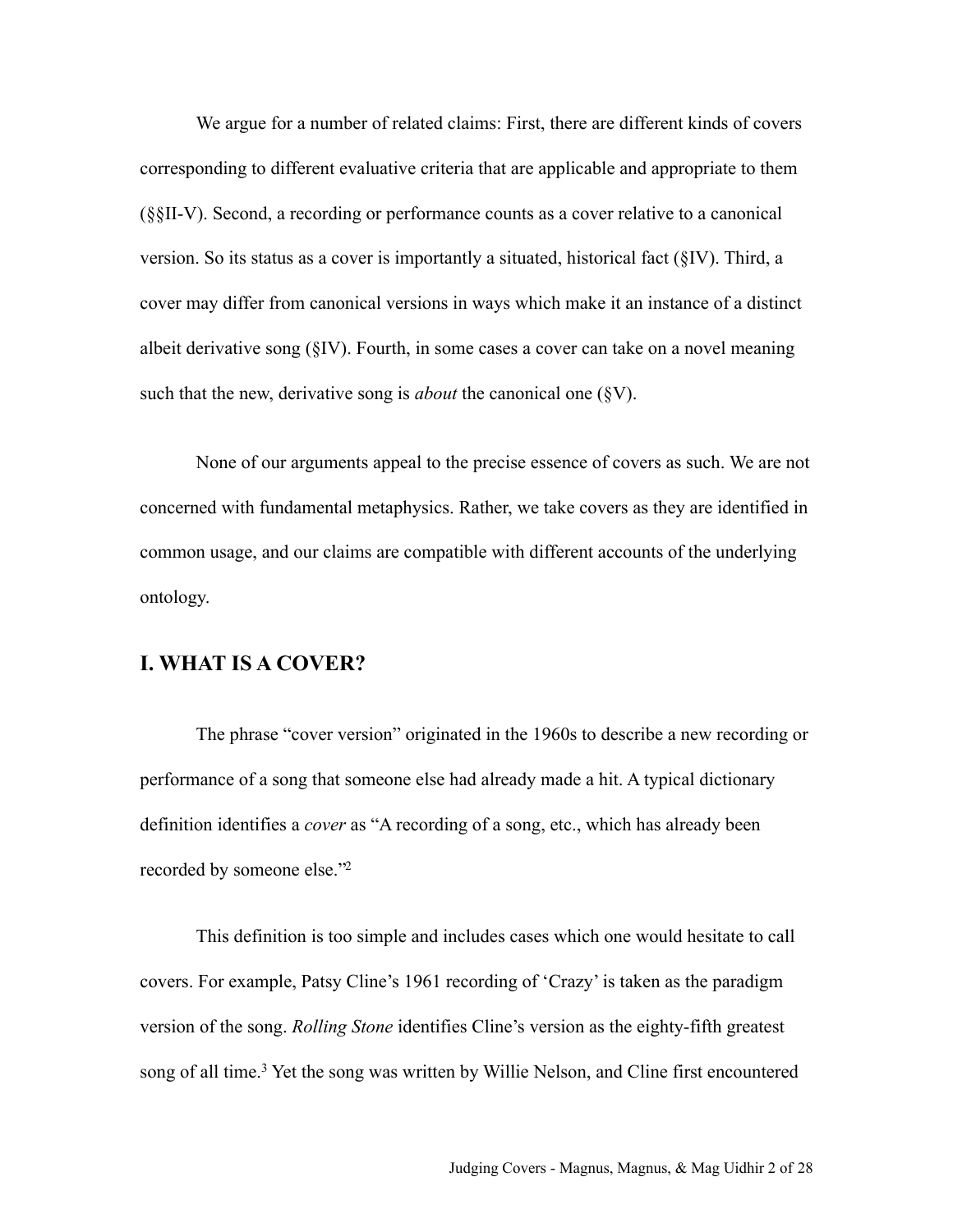it when she heard Nelson's recorded demo of the song. Merely that it was recorded by someone else, as on the demo selling the song, is not enough to make Cline's track a cover. One could require a published recording, which would exclude Nelson's demo and preserve the intuition that Cline's version is not a cover. But Nelson later recorded his own version of 'Crazy', and it is vexed whether his version counts as a cover or not.

If we were concerned with the semantics or metaphysics of covers as such, we could revise the definition further. By an iterative process of counter-example and monster-barring, our definition would become more cumbersome — but no more enlightening. Our intuitions are probably not strong enough to survive such a vigorous process.

Gabriel Solis argues that covers both define and are defined relative to rock music. He understands rock to be "rock-as-tradition" which groups together "hard rock, punk, hardcore, metal, and so on", and he defines covers in terms of the versioning practices of that tradition.<sup>4</sup> Such a definition substitutes the shadowy for the obscure, because *rock-as-tradition* is itself nebulous. It is worse perhaps, because 'rock' in this broad sense is not a term of ordinary language. As such, we cannot rely on common usage and intuitions about cases.

We do not hope to provide a precise definition of 'cover'. We are interested primarily in issues of *evaluation* rather than definition, so it suffices that we begin with rough agreement about some performances and recordings which are cover versions. To begin, we take the following to be a prima facie sufficient condition for being a cover: A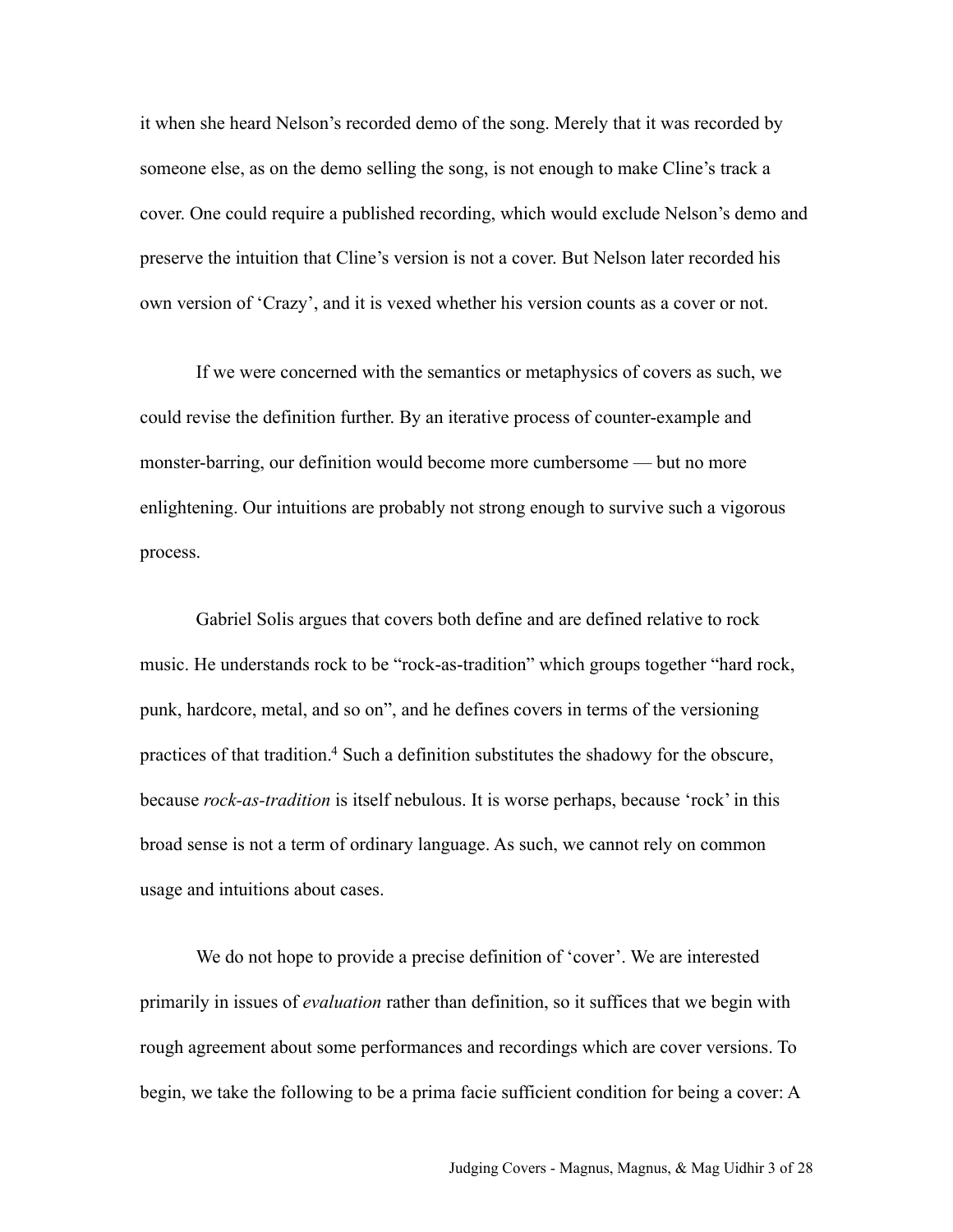version of a song is a cover when it is recorded or performed by an artist or group who did not write and compose the song themselves, and where there is a prior recording which is accepted as canonical or paradigmatic.

Because this is only a sufficient condition, there are some acknowledged *cover versions* which do not fall under it. We return to this point below (§IV).

The condition relies on the notion of a canonical or paradigmatic recording, what Mosser calls the "base" version of the song.<sup>5</sup> A version's status as canonical is clearly something which can vary over time. It is not entirely listener-relative, but it is relative to an audience or a community. It is possible for an artist to record a cover version of some song and for their cover to become the canonical version; in later contexts, other versions may be covers of it. (We give examples further on.)

In what follows, we consider only works of popular music with lyrical content. We are neutral on the question of whether *covers* strictly-speaking are only possible in the rock tradition, but we will avoid examples from beyond it.

To reiterate, we are not presuming that *cover* is a sharp metaphysical category. However, we are making some ontological assumptions. We minimally assume distinctions between songs, tracks, and performances.

> • Lyrics and musical structure, thinly specified, provide the identity conditions for a *song*. Interpretation allows for performances and recordings to be of the same song even if they sound different.<sup>[6](#page-24-0)</sup>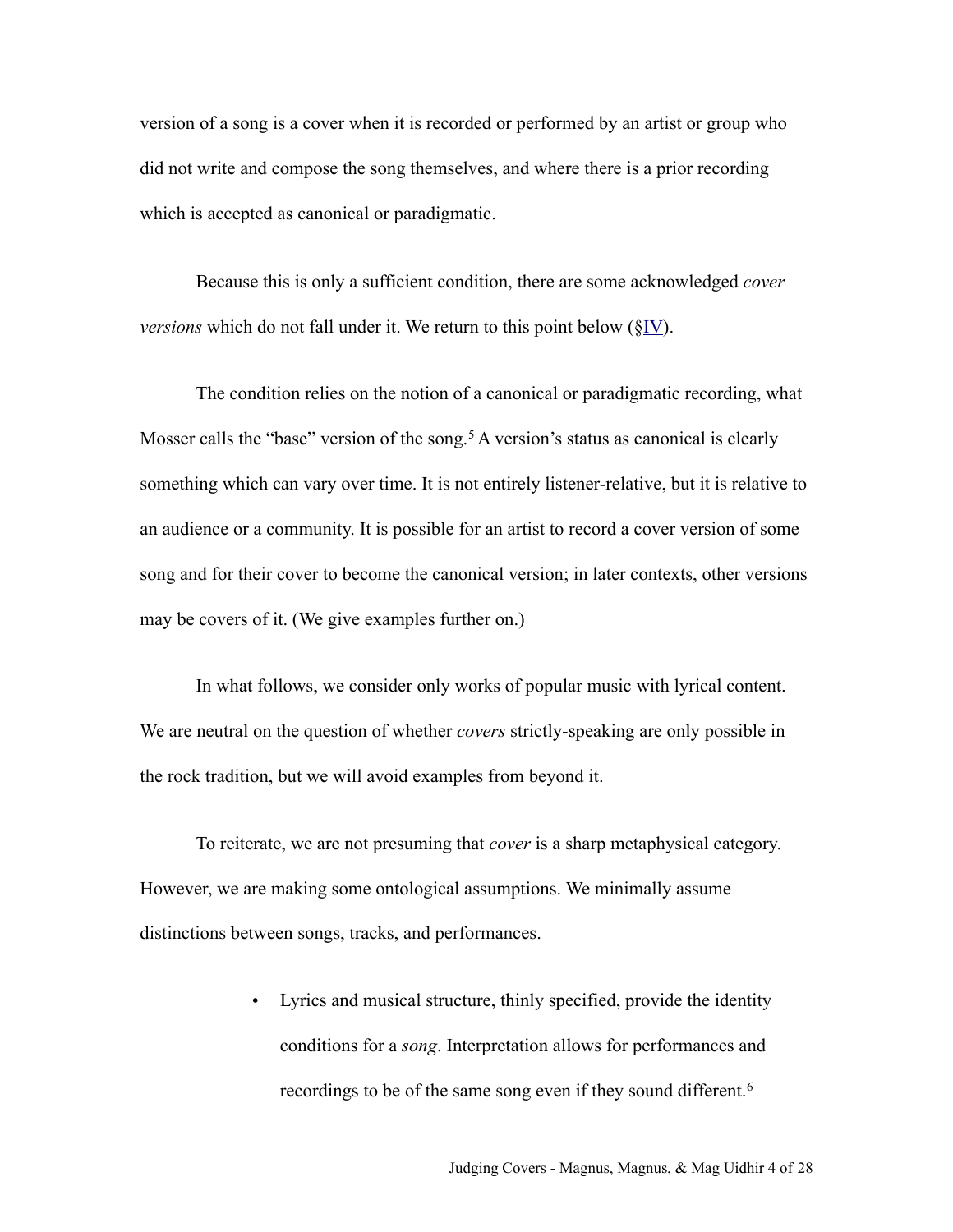- A track or recording is a complete specification of sounds. A track typically involves elements from several sessions and a great deal of work in the studio, and it is something besides a performance. The track can exist as multiple copies and in different media, but any differences in sound are deficiencies. [7](#page-24-1)
- A performance is connected to a dated event. The dated event can only happen once, and a later performance would be a distinct instance of the song.<sup>8</sup>

We do not make any strong assumptions about the fundamental nature of songs, tracks, and performances. One might interpret them in terms of an inflationary ontology according to which songs are universals, recordings are subordinate universals, and performances are particulars. Alternately, one might prefer a deflationary ontology according to which what strictly-speaking exists are sonic events that can stand in the same-song or same-track relation to one another. Or one might treat songs and tracks as historical individuals.<sup>9</sup> We merely insist on the possibility of reidentifying the same song, and any plausible ontology must allow for such a commonplace activity.

## **II. MIMIC COVERS**

Some covers merely aim to echo the arrangement and interpretation of the canonical version. Call these *mimic covers*. Mosser calls these reduplication covers and suggests that one might deny that they are *covers* at all.[10](#page-24-4) This reticence strikes us as odd. For one thing, mimic covers fit the sufficient criterion which we formulated in §I. For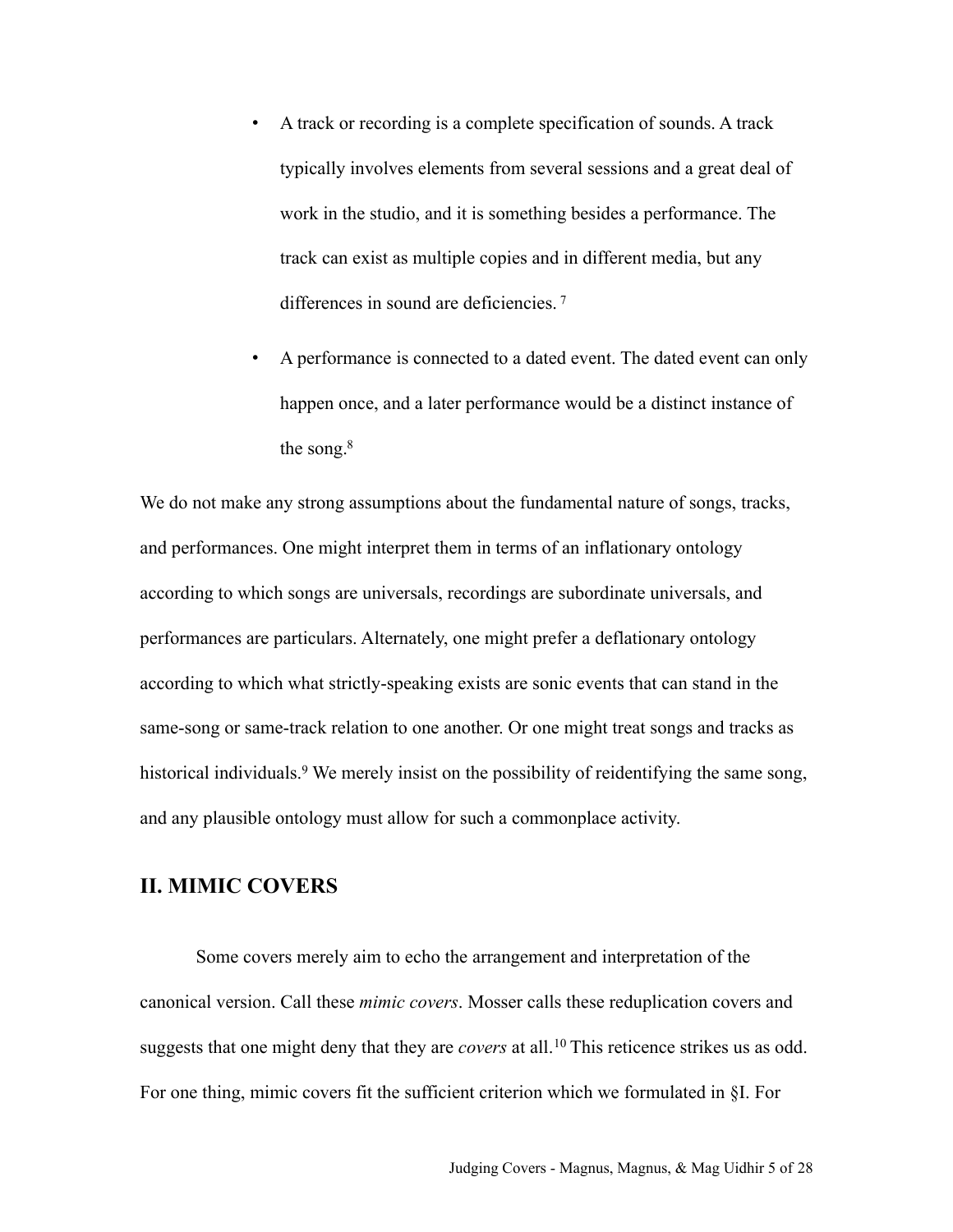another, bands that play mimic covers exclusively — sometimes called tribute bands are also commonly called *cover bands*. Mosser himself gives the example of the Dark Star Orchestra, a group that aims to faithfully reproduce performances by the Grateful Dead. Other examples include Fan Halen (a Van Halen cover band), BC/DC (an AC/DC cover band from British Columbia), and the Iron Maidens (an all-female Iron Maiden cover band).

Few fans would opt to see the tribute band all things being equal, but the original band may no longer exist, may not perform locally, and will not be performing all the time. So cover bands provide a surrogate for seeing a live performance by the canonical band. A maximally successful cover band would be acoustically indistinguishable from the canonical band. A striking example is the band British Steel, a Judas Priest cover band. When Rob Halford (the original lead singer of Judas Priest) left the band, Tim "Ripper" Owens (the lead singer of British Steel) was recruited to replace him. Owens was selected precisely because he could sing like Halford.<sup>[11](#page-24-5)</sup>

What holds for the oeuvre of a cover band also holds for a single mimic cover: The best mimic cover sounds just like the original.

Mimic covers are typically performed live.<sup>12</sup> Since the primary mode of evaluation for mimic covers is fidelity to the original, it is no surprise that studio recordings of mimic covers are rare. A perfectly successful mimic cover track would be indistinguishable from the canonical track. Yet mimic cover tracks are possible. A friend of ours from grad school — an amateur, aspiring recording engineer — recorded his own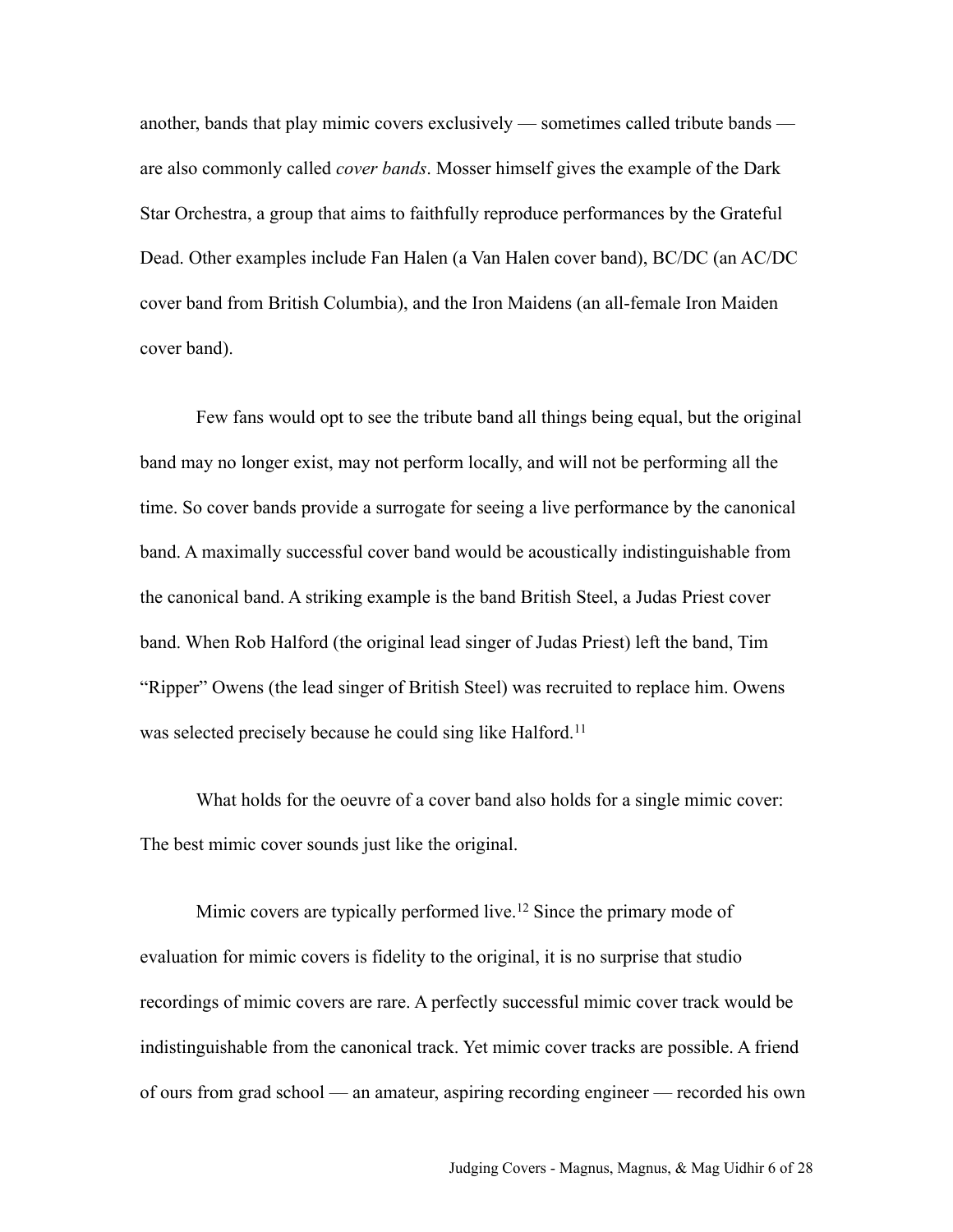versions of several pop tracks. Other friends recorded instruments and voices, and he worked to have the production and effects match the canonical version. For him, success was matching the sound of the original. These recordings were technical exercises. Evaluated as works of art, they were redundant. He intended them merely to be works of craft, demonstrations of and practice for his audio production skills.

Suppose we try to evaluate the mimic cover by some standard other than fidelity to the canonical version — consider, for example, the song or the interpretation instantiated in the mimic cover. Because the aim of the mimic cover is to echo the canonical version, the two are instances of the same song and the same interpretation. Insofar as the mimic cover differs, it is a defect of craft. So, for purposes of evaluating the song or interpretation, listening to the mimic cover is like listening to the canonical version being played back. Failures of the mimic cover are like deficiencies in the playback, and these may hinder our ability to fairly evaluate the song or interpretation. All the same, we are evaluating the canonical version and not the mimic cover.

## **III. RENDITIONS**

Tribute bands perform covers exclusively, but many other performers include one or two covers as part of a set that is otherwise their own original songs. Consider the singer/songwriter Vance Gilbert performing the Jimi Hendrix song "Castles Made of Sand". Gilbert introduces his own songs with stories about his life, but introduces "Castles Made of Sand" simply by saying that it is time for a little Hendrix. Gilbert plays it on an acoustic guitar, rather than an electric, and sings it with the same voice he uses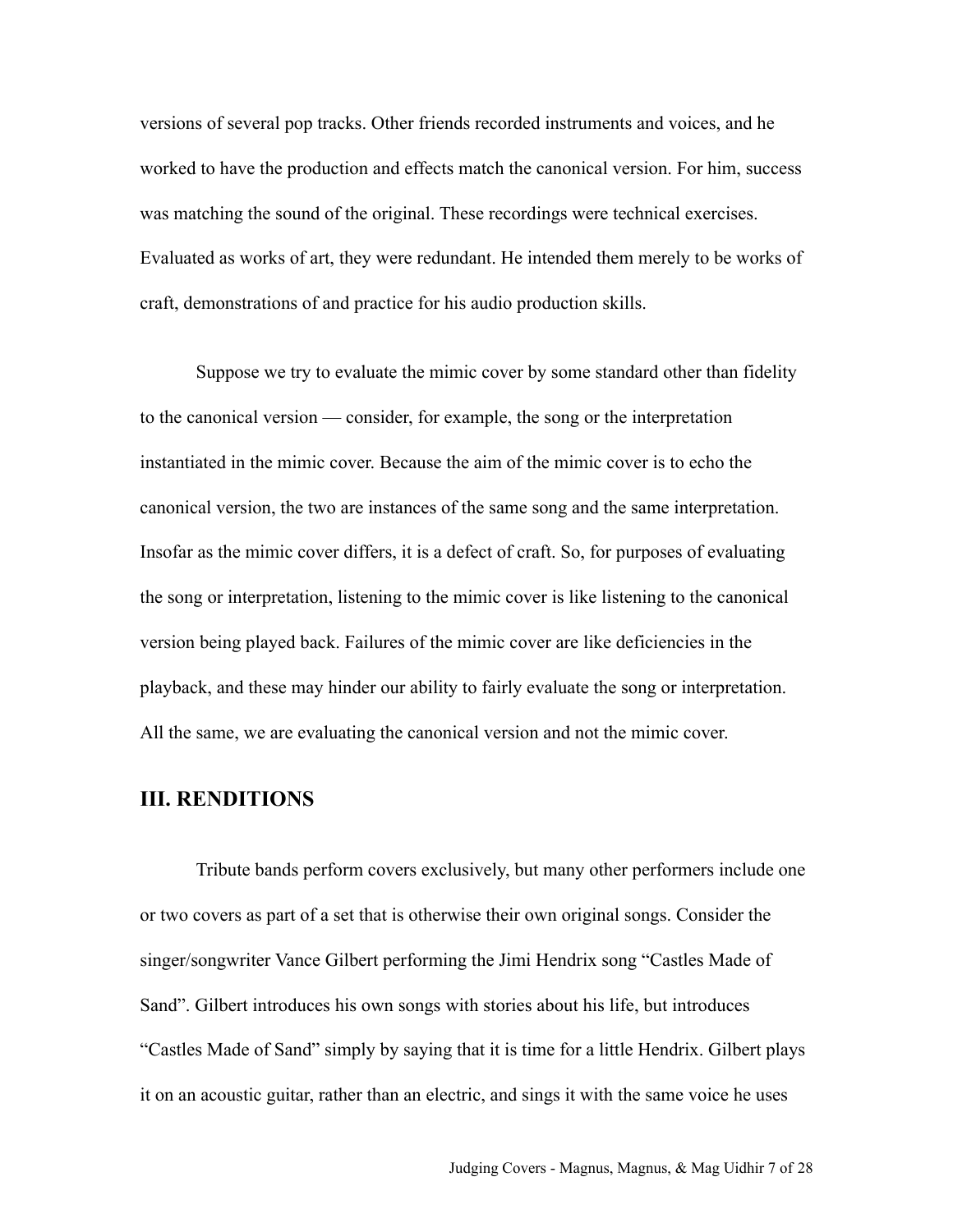for his own compositions.

Gilbert's cover is not a mimic cover. He is not attempting to sound like Hendrix. Although it is clearly an instance of the same song as the canonical version, the performance is not meant to sound like the Hendrix track. While acknowledging the canonical version, Gilbert is playing his own rendition of the song. Call this a *rendition cover*.

Rendition covers, unlike mimic covers, are often recorded tracks. Such recordings are not redundant in the same way that recorded mimic covers are, because the covering artist or band has made different interpretive choices. For example, the Swedish rock band The Cardigans has covered a number of songs by the heavy metal band Black Sabbath. The Cardigans' cover of "Iron Man" tells the same story using the same words as Black Sabbath's canonical version. Yet one could hardly mistake one version for the other. The emotional content is different — one might find the faster, louder canonical version to be more threatening and the Cardigans' softer cover to be more sad. If we treated the *song* as thickly-specified, this difference would make the Cardigans' "Iron Man" a different (although derivative) song than the original. Following Andrew Kania, we take rock songs to be thinly-specified: Different interpretive choices are compatible with tracks or performances being of the same song. This allows us to acknowledge the straightforward sense in which the Cardigans recorded a Black Sabbath song.<sup>[13](#page-25-1)</sup>

Songs being thinly-specified allows not just for some musical differences but also for some changes to the lyrics. For example, on the 1993 album Across the Borderline,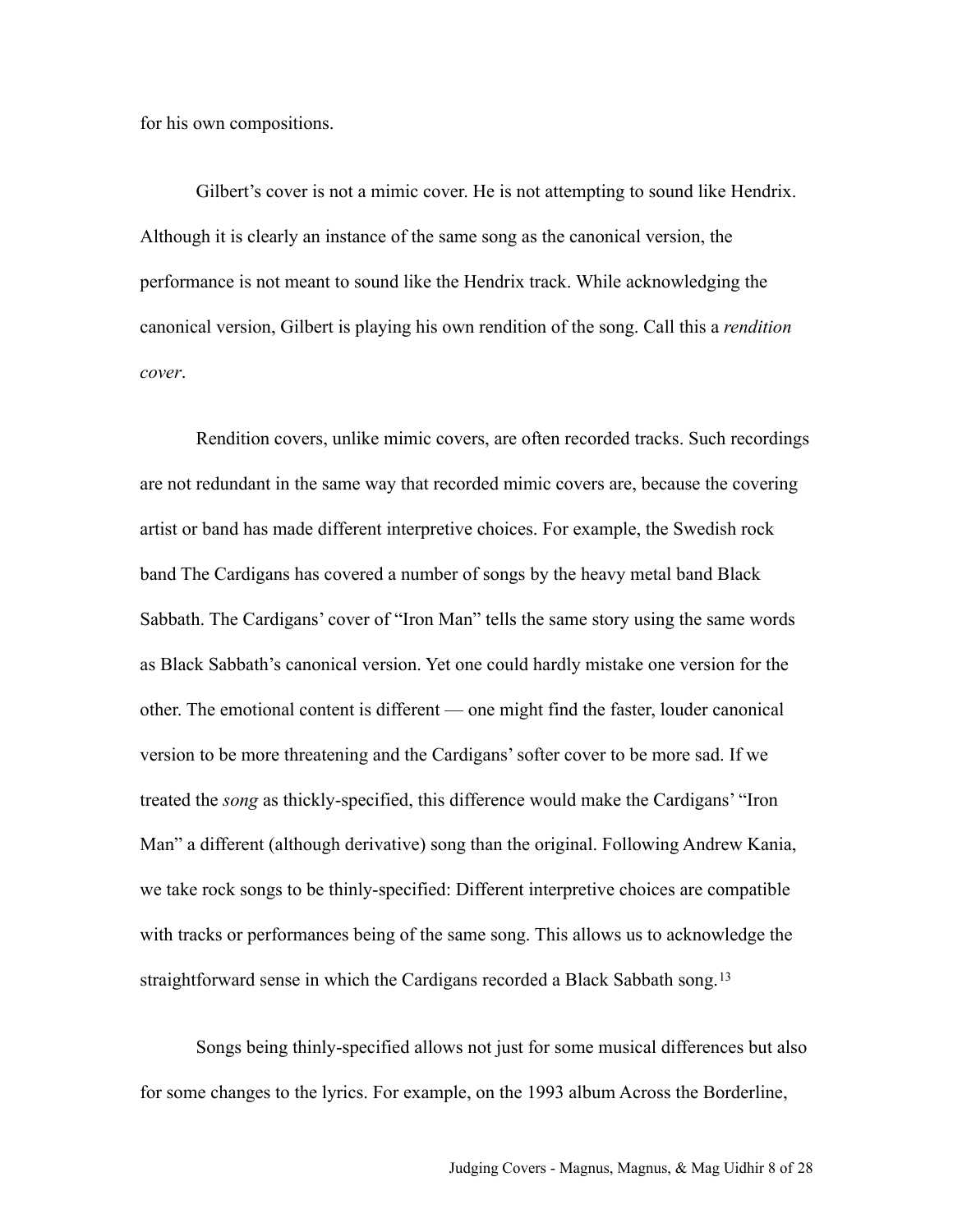Willie Nelson sings a cover of Paul Simon's "Graceland". There is a line in the song which Simon sings "There is a girl in New York City, who calls herself the human trampoline"; Nelson sings it as "a girl in Austin, Texas". The change from NYC to Austin fits Simon's narrative while fitting better with Nelson's idiom. So Nelson is playing the same song as Simon even though he has changed some of the lyrics. Note that this flexibility is not limitless, even if the limits are vague. If Nelson had substituted a different destination for the title attraction, then he would not have been singing "Graceland".[14](#page-25-2)

These examples illustrate that rendition covers often involve a change in musical genre. Yet they need not. The Bangles' 1980s cover of Simon and Garfunkel's 1960s "Hazy Shade of Winter", for example, is a rock song played as a rock song. Yet it is not just a mimic cover. Tracy Hoff of the Bangles recounts that, "When I heard that song, I thought, that's so perfect for The Bangles.["15](#page-25-3) They began playing it in concert, and their arrangement and interpretation made it sound like a Bangles song. Both metaphorically and literally, they played it in their own voice. The Bangles' studio track of the song, recorded for a movie soundtrack, became a hit.

We should not evaluate rendition covers by their sonic fidelity to the canonical version. Insofar as we have the canonical version in mind, we attend primarily to the ways that the rendition cover departs from it. We *compare* a mimic cover to the canonical version, but we *contrast* a rendition cover with it. A rendition cover (when considered in relation to the original) is successful in this way insofar as it departs from the canonical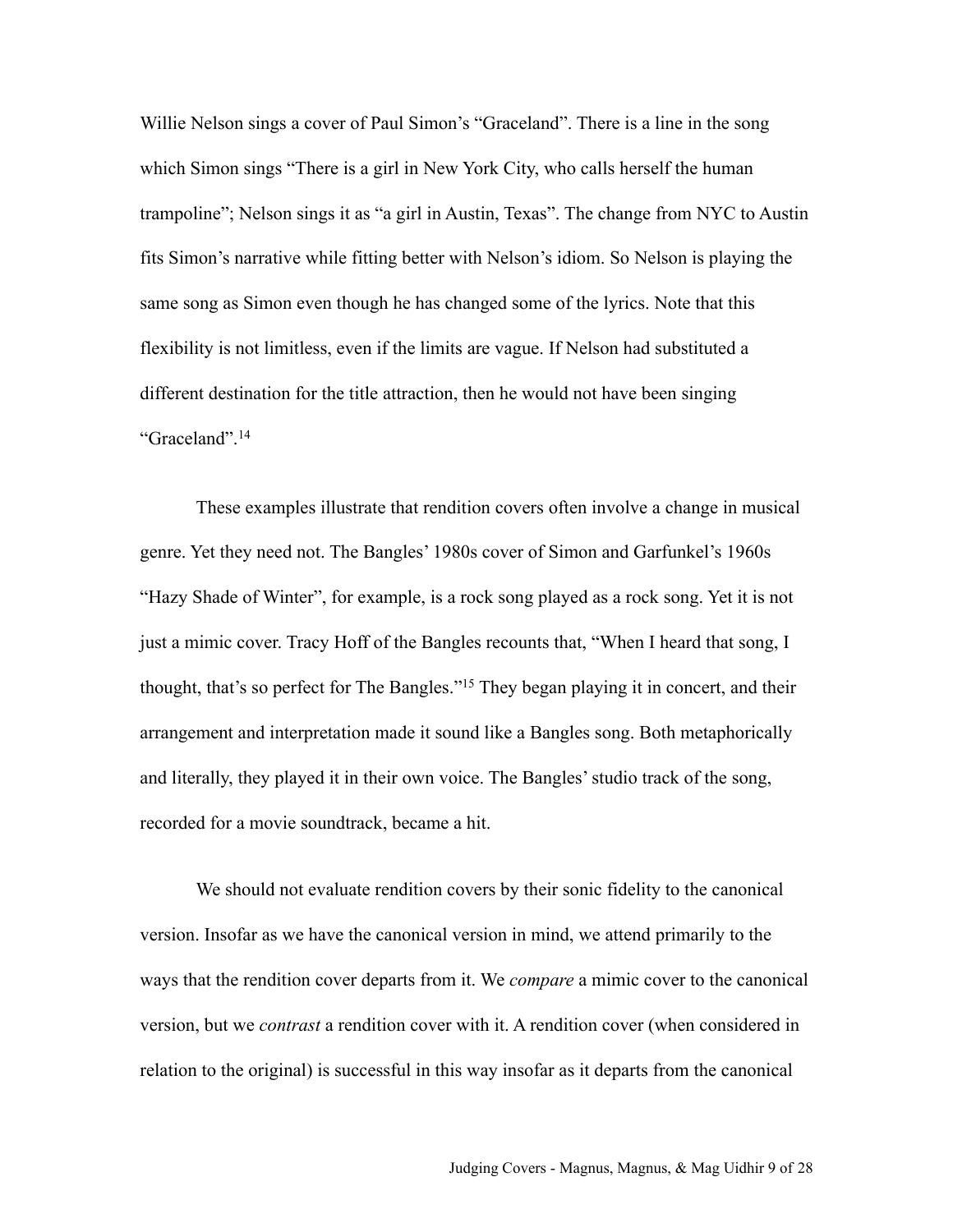version in artistically interesting or virtuous ways, a failure to the extent that it departs in artistically uninteresting or defective ways, and *prima facie* worthwhile only to the extent that it departs at all.

This mode of evaluation, which focuses on respects in which the cover diverges from the canonical version, is especially important for assessing creativity and for assigning credit. The Cardigans' cover of "Iron Man" is a *tour de force* because it is shockingly different than the Black Sabbath version, and the band deserves credit for imagining it. Contrast recent *a cappella* versions of Dr. Dre's "Bitches Ain't Shit", including ones performed by college *a capella* groups at Eastern Michigan University and UC Berkeley.[16](#page-25-4) The song originally appeared on Dre's 1992 album *The Chronic*, but Ben Folds had a hit with a cover of it in 2005. Folds' cover is a piano and voice arrangement that transforms Dre's rap into a serenade, and he has sometimes performed it *a cappella*. The various vocal groups who have performed it follow Folds' arrangement. The groups deserve credit for a successful performance and perhaps for arranging several voices, but credit for the surprising genre shift goes to Folds.[17](#page-25-5)

Musicians may choose to perform or record a cover as a way of acknowledging the canonical version. As numerous authors note, a cover may "show an important influence on the artist.["18](#page-25-6) Mosser gives this example: "Talking Heads' cover of Al Green's 'Take Me to the River' … tells … the Talking Heads' audience that the band has listened not just to Al Green, but more likely than not to a good bit of Rhythm and Blues; while not part of that tradition, its references to it help establish its musical bona fides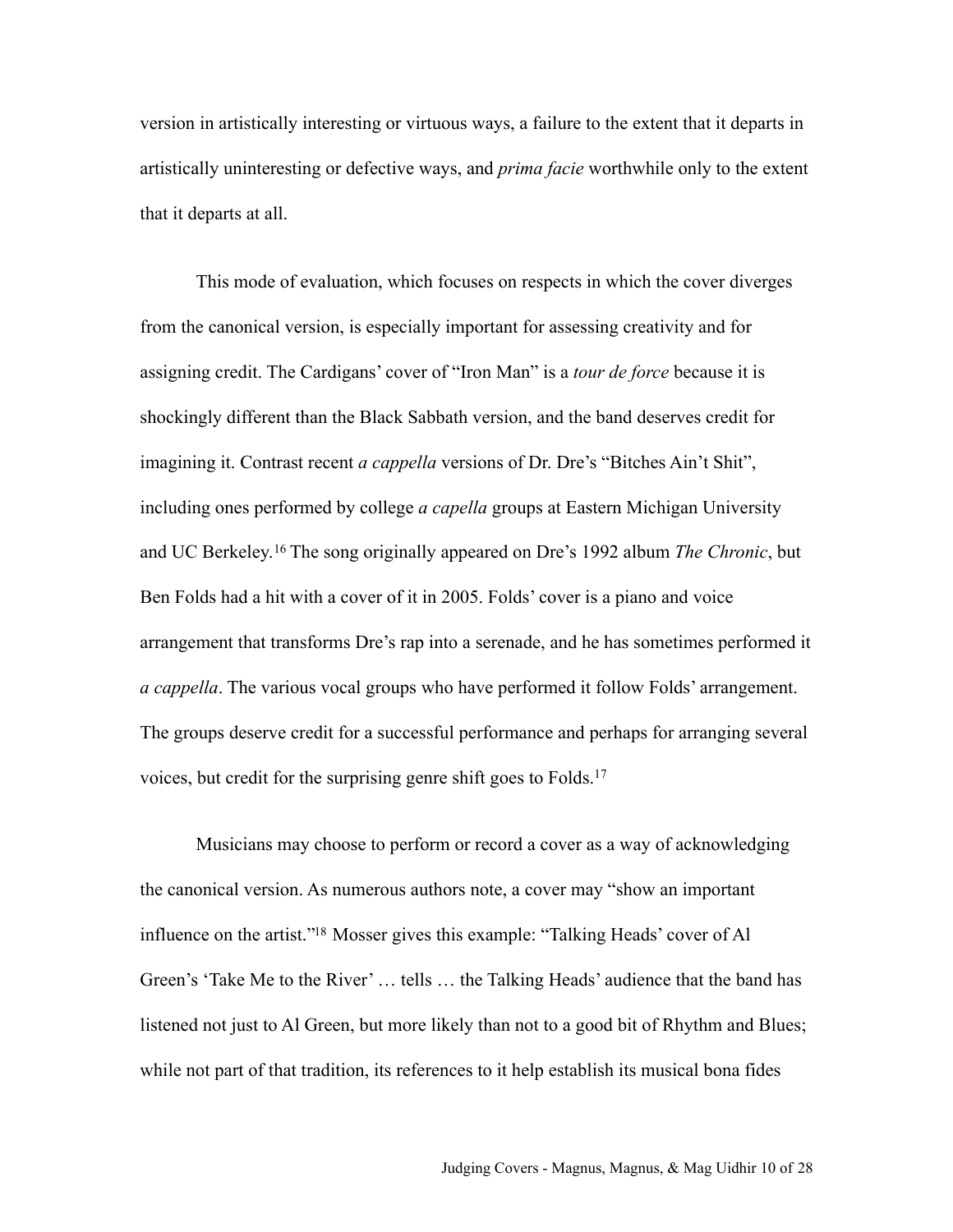and emphasize the importance of those sources.["19](#page-25-7) However, one should not take this point too far. A fan who knows nothing of Al Green learns nothing about the Talking Heads' musical tastes. Rather, the song is just one they perform but did not write. Even a fan who knows about Al Green will not be able to infer much from the cover. Perhaps the Talking Heads heard this one R&B song and decided to cover it, as the Bangles did with "Hazy Shade of Winter". Perhaps they only covered the song because their producer recommended it. Insofar as the cover points to influences on the band, it does so in combination with other facts.<sup>20</sup> These associations are relevant to an assessment of the band, perhaps. We may even consider them when assessing the cover as a historically situated work.

Further context beyond just knowing about the canonical version is required to assign credit and assess the creativity of a rendition cover. It may also be important to consider the cover in contrast with other covers of the same song, to other songs in the oeuvre, or to other songs by contemporary artists. Indeed, a new song can fail to be original if it is utterly typical of its genre. A performance of such a dud, although not a cover, would be stultifying and banal. A cover may fail to be original for similar reasons, even while differing markedly from the canonical track which it covers. Assessing novelty and creativity requires considering context, and what a performance or track covers is part of a cover's context.

According to Michael Rings, the chief appeal of genre-shifted renditions is that they can surprise us by treating familiar material in an unfamiliar way.[21](#page-26-1) "My proposal,"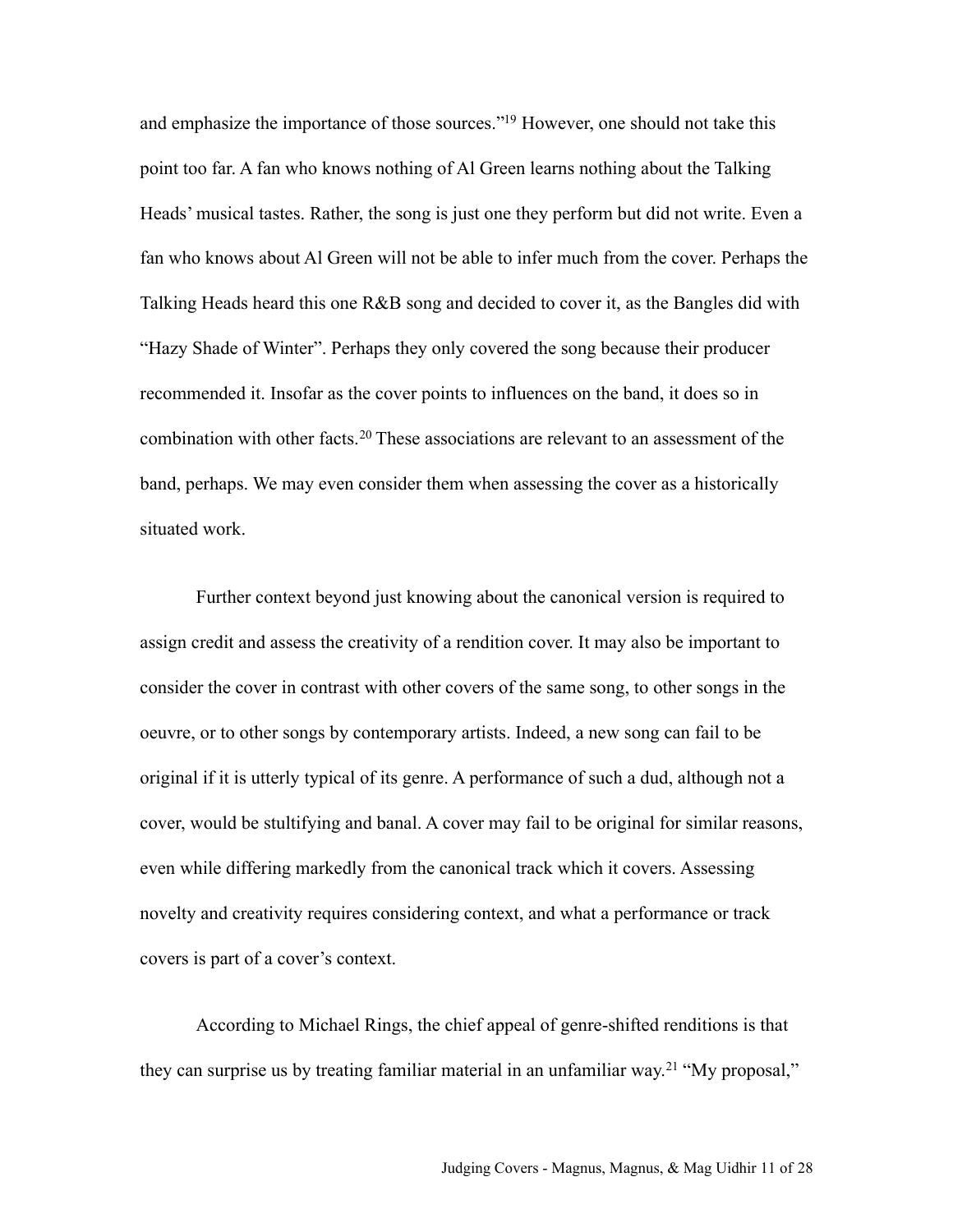Rings writes, "is that much of the pleasure in listening to these covers comes from following a familiar song's progress through an unfamiliar (relative to the song) stylistic landscape: *how will this next passage sound within the conventions of this new genre?*"<sup>22</sup> Of course, when one evaluates a genre-shifted cover in relation to the canonical version, one can attend to how the song sounds in its new setting. However, it does not follow that this is the only or even necessarily the predominant interest of such covers. First, one can only sincerely wonder how the rendition will go the first time that one hears it. On subsequent listenings, one remembers how it went. If anticipation and surprise were the primary appeal of genre-shifted rendition covers, then they should stop being interesting after one had heard them enough to be familiar with them – but many, like the Cardigans' Black Sabbath covers, do not. Second, there is a way in which rendition covers can be aesthetically interesting when there is no change in genre. Surely at least some genre-shifted renditions are rewarding in *that* way, rather than in virtue of the genre shift itself.

In contrast with evaluating it in relation to the canonical version, there is alternate mode of evaluation we can take with a rendition cover: considering it on its own merits. We can assess the song and the interpretation of the song which are instantiated in the cover, without considering whether it is the performer or someone else who wrote the song and made the interpretive choices. Kania points to the possibility of such evaluation when he writes that, "although a band may take just one version of a song as their target, knowledge of this does not seem relevant to critical assessment of their track."[23](#page-26-3) This can clearly diverge from the first mode of evaluation. To offer a schematic case, imagine a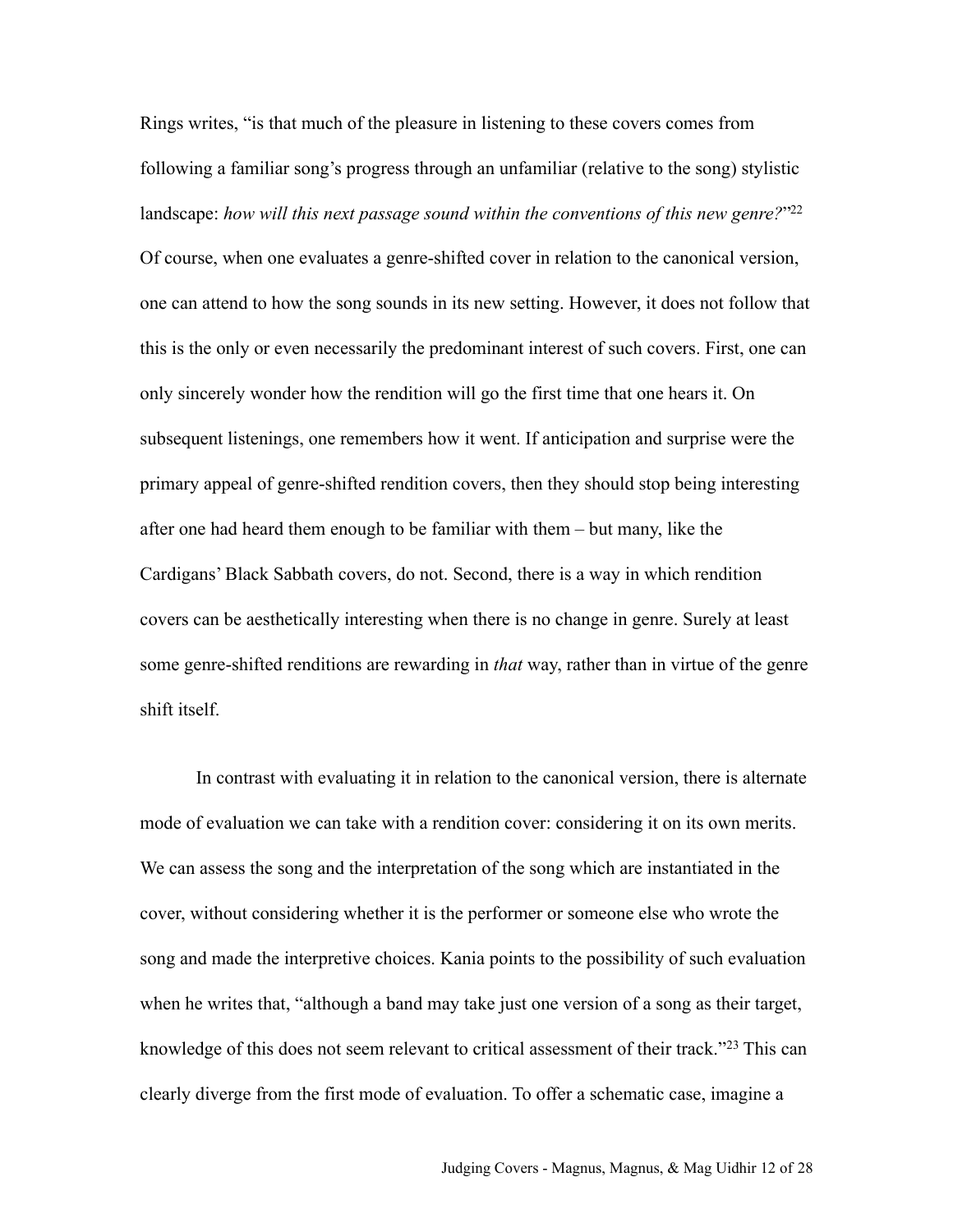tedious song written by singer/songwriter A who makes an artless recording, awkwardly fumbling through the song while playing guitar. Later, group B competently arranges it for a full band and skillfully performs a rendition cover. In the first mode of evaluation, we can judge the cover to be an artistic success. B has departed from A's original in a rewarding way. In the second mode of evaluation, we can judge the cover to be a failure. The resulting performance might still be tedious because the song itself is just that bad.<sup>24</sup>

Regardless of how we describe the difference, there are clearly these two different modes of evaluation that can be employed with rendition covers: the former considers it relative to the canonical version, the latter does not.

#### **IV. TRANSFORMATIVE COVERS**

One might think that mimic covers and rendition covers would exhaust the possibilities: covers intended to sound like the canonical track and those intended to sound different, respectively. We argue that this is not so, that there are further important distinctions to be drawn.

Consider the case of Aretha Franklin's classic "Respect", a hit in 1967. Many listeners think of it as Franklin's song. Yet it is a cover of a 1965 Otis Redding hit of the same name. Common usage recognizes Franklin's track as a cover. For example, *The Telegraph* ranks it as the fifth greatest cover ever recorded, and *Rolling Stone* ranks it as the fifth greatest song of all time, calling it the "definitive cover,["25](#page-26-5) Nevertheless, Franklin's 'Respect' is not merely a rendition of Otis Redding's song. Her version adds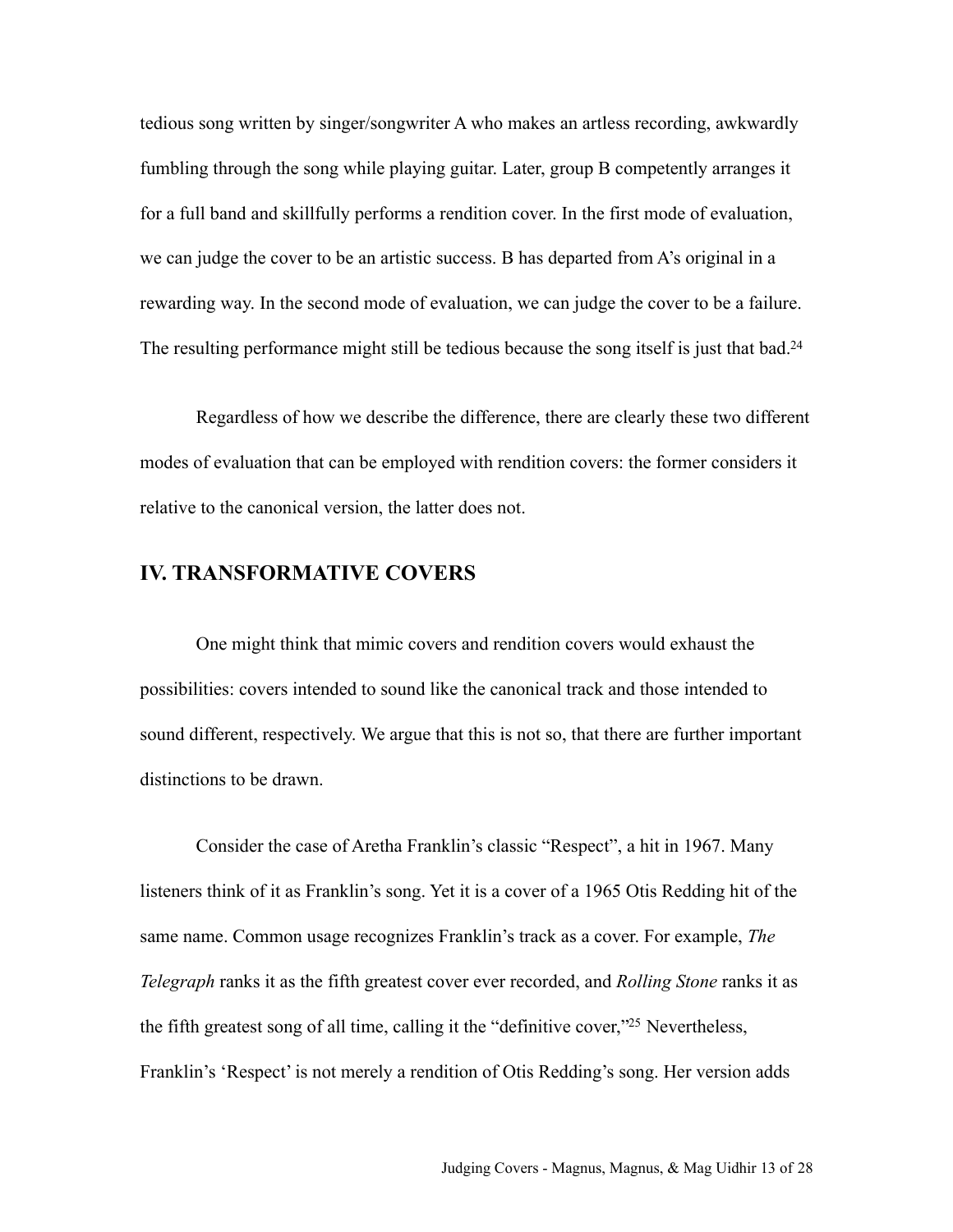lyrics absent from the original: spelling out the word "R-E-S-P-E-C-T", the change from "give me my proper respect" to "give me my propers", adding the line "Take care TCB" (meaning, take care of business), adding the line and backup vocal "Sock it to me", and so on. Beyond these additions, Franklin also changed some of the original lyrics. Where Redding sang, "All I'm asking is for a little respect when I come home", Franklin sang, "All I'm asking is for a little respect when *you* get home." This transforms Redding's ultimatum to a housebound woman into a demand for consideration, one which might be made between equals. The *Rolling Stone* article describes this as the difference between "a brawny march" and "calling an end to the exhaustion and sacrifice of a raw deal." These differences go well beyond the change to a few chord progressions or the substitution of a few inconsequential words. This is not merely a difference in musical style or idiom, but a significant difference in content. So Franklin's track is best understood as instantiating a distinct (though derivative) song from Redding's, even treating his composition as a thinly specified rock song.

Understood in this way, Franklin's "Respect" will not count as a *cover* according to the criterion we offered in §I. That was only offered as a *sufficient* condition, however. We can add this alternate sufficient condition: A track (or performance) is a cover when it is of a song which is sufficiently derivative of a song which the artist or group did not write themselves, and where there is a recording of the original song which is accepted as canonical or paradigmatic. Call a cover which satisfies this alternate condition a *transformative cover*.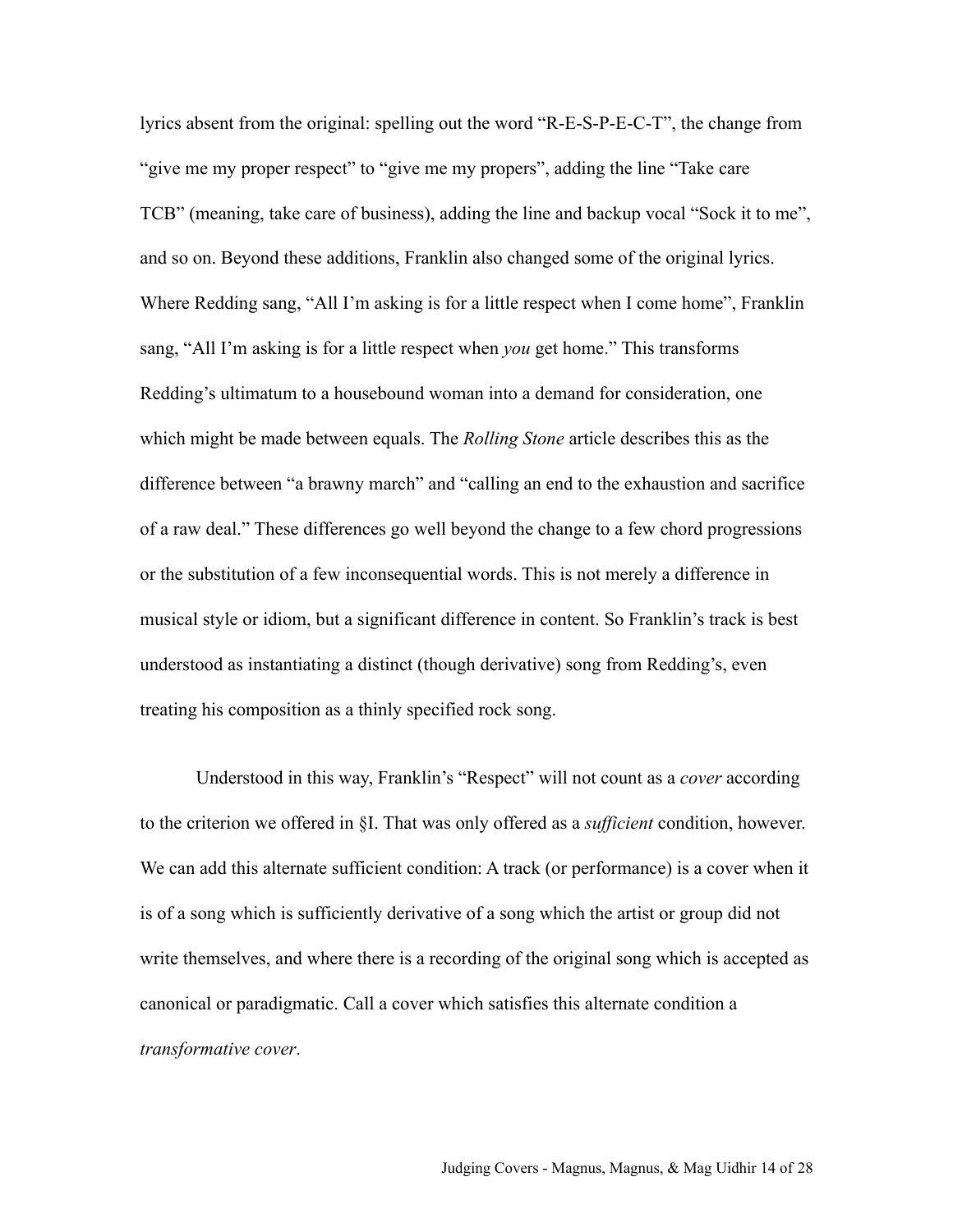We mean "derivative" in a non-critical, genetic sense, rather than as a synonym for banal. How derivative a song must be in order to be 'sufficiently derivative' is admittedly vague, but common usage suffices to draw a rough boundary. Franklin's "Respect" is sufficiently derivative of Redding's, and common usage identifies it as a cover. Weird Al Yankovic's "Yoda" is not sufficiently derivative of the Kink's "Lola" the two share no lyrics at all — and common usage identifies it as a parody rather than a cover. There may be some unclear boundary cases, but the rough distinction will be clear enough for the cases we consider in this paper. (Recall that our primary interest is evaluative. Vagueness would be a greater worry if our project were metaphysical.)

Andrew Kania gives an account according to which a cover must be an instance of the very same song as the canonical track. Moreover, on his account, the object of a cover (*what is covered* by it) is the singular song rather than the original track. So Kania would reject the very possibility of a transformative cover.

Kania's case depends partly on his choices of examples. He provides a lengthy discussion the Pet Shop Boys' cover of Elvis Presley's "Always on My Mind". The cover was deliberately arranged so as to be different than the Elvis track. For example, the chord progressions are more complex. Kania uses the case to illustrate the importance of the *track* as an object of aesthetic attention; the deliberate effort not to sound like Elvis shows what "the Pet Shop Boys want their track to be measured against… Elvis's recording of the song, rather than the thin song itself.["26](#page-26-6) The connection between Elvis' version and the cover is especially salient because the cover was recorded as part of a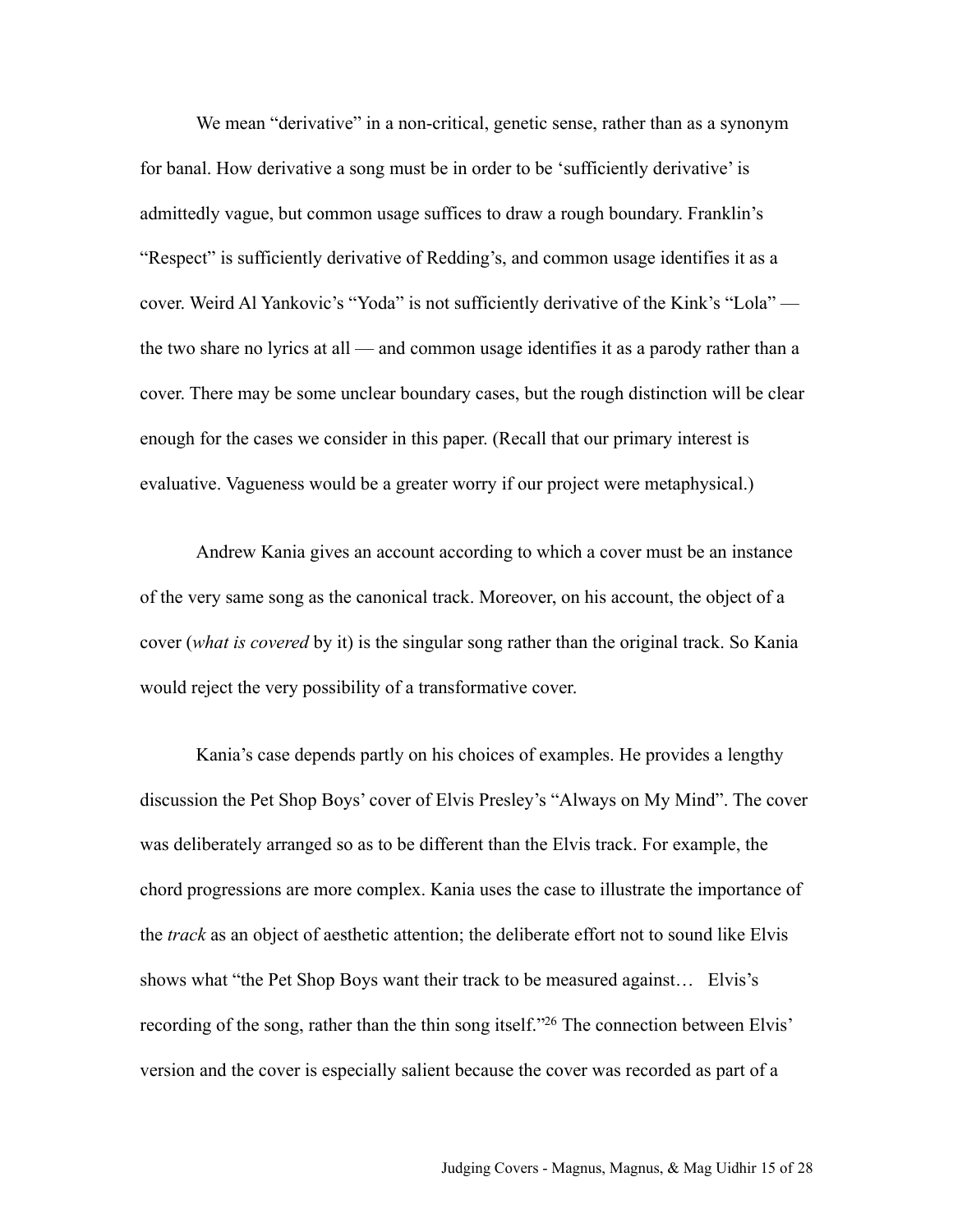tribute to Elvis, and the connection is strong enough that Kania does not even mention the pre-Elvis hit recording of the song (by Brenda Lee). Kania maintains (correctly, we think) that the Pet Shop Boys' cover is an instance of the same song which is instantiated by Elvis' track. Yet he concludes from this (wrongly) that a cover must *always* instantiate the very same song as the prior version and so, further, that the object of the cover is just the song and not the prior version at all.

Since the Pet Shop Boys' track is the same song as the Elvis track but is intended to sound different, it is a rendition cover. As such, there are two possible modes of evaluation. Engaging in what we identified as the first mode of evaluation, *The Telegraph*  eulogizes that the Pet Shop Boys' version "elevated Elvis's tender elegy… into a monumental explosion of high pop camp" and lauds it as one of the best covers ever recorded.[27](#page-26-7) This mode of evaluation requires identifying the track not merely as a cover of "Always on My Mind" but as a cover of the Elvis track. So we think it makes more sense to say (as we did above) that the object of the cover is a prior track rather than merely the song. Kania argues against such a move on the grounds that "rock audiences seem to group covers with respect to the song they are intended to manifest, rather than simply by the track(s) taken as the immediate object of the covering intention."<sup>28</sup> Yet he offers no reason to think this is so, and actual usage suggests the opposite.

Returning to the example of Franklin's "Respect", Kania's account would force us to say either that the Franklin track is not a cover (in opposition to common usage) or that she sings precisely the same song that Redding composed (in opposition to common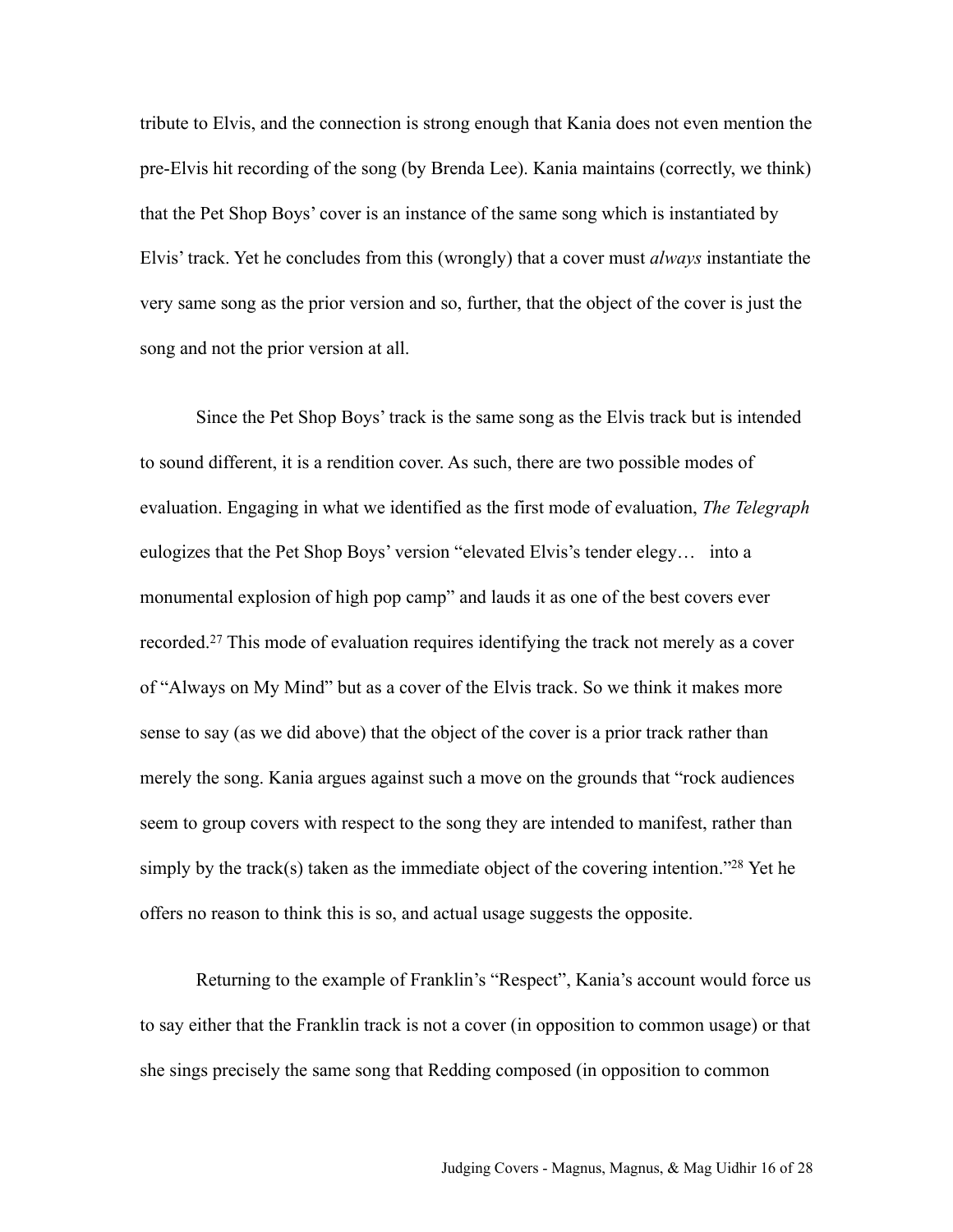sense). The case of "Respect" poses what he calls the *striking cover paradox*, a problem he imagines only in the abstract.<sup>29</sup> Kania might accept the second horn of the dilemma here and say that Franklin really did just sing the same song that Redding wrote, admitting just that she sang it in an original way. Such insistence would strike us as implausible. All of the memorable, quotable bits of Franklin's "Respect" are absent from the Redding version: the spelled out "R-E-S-P-E-C-T", "my propers", and "sock it to me" — but also "Find out what it means to me"! As we argued above, the different lyrics make a significant difference to the meaning. Redding and Franklin both sing about respect, but they say importantly different things about it.

The case of Franklin's "Respect" illustrates how *cover* is a history-relative and audience-relative notion. Her version quickly became the canonical version of the song. Although a derivative work, it is much richer than the original. It resonates with struggles for equality and civil rights in ways that Redding's original simply cannot. When Franklin recorded the song, she was covering Redding. We could imagine – as a thought experiment – an artist today hearing only the Redding version and recording a cover of it, but such a scenario is unlikely.<sup>30</sup> Anyone performing or recording "Respect" now is covering the Aretha Franklin version. This shift is captured best by thinking of a cover as *being of a canonical track, rather than merely indexing a cover to a song.* 

Kania resists the idea that covers "only occur paired one-to-one with originals."<sup>31</sup> We allow that the relation may not be one-to-one, but only because the relation between a cover and canonical versions can be more complicated. Because present audiences know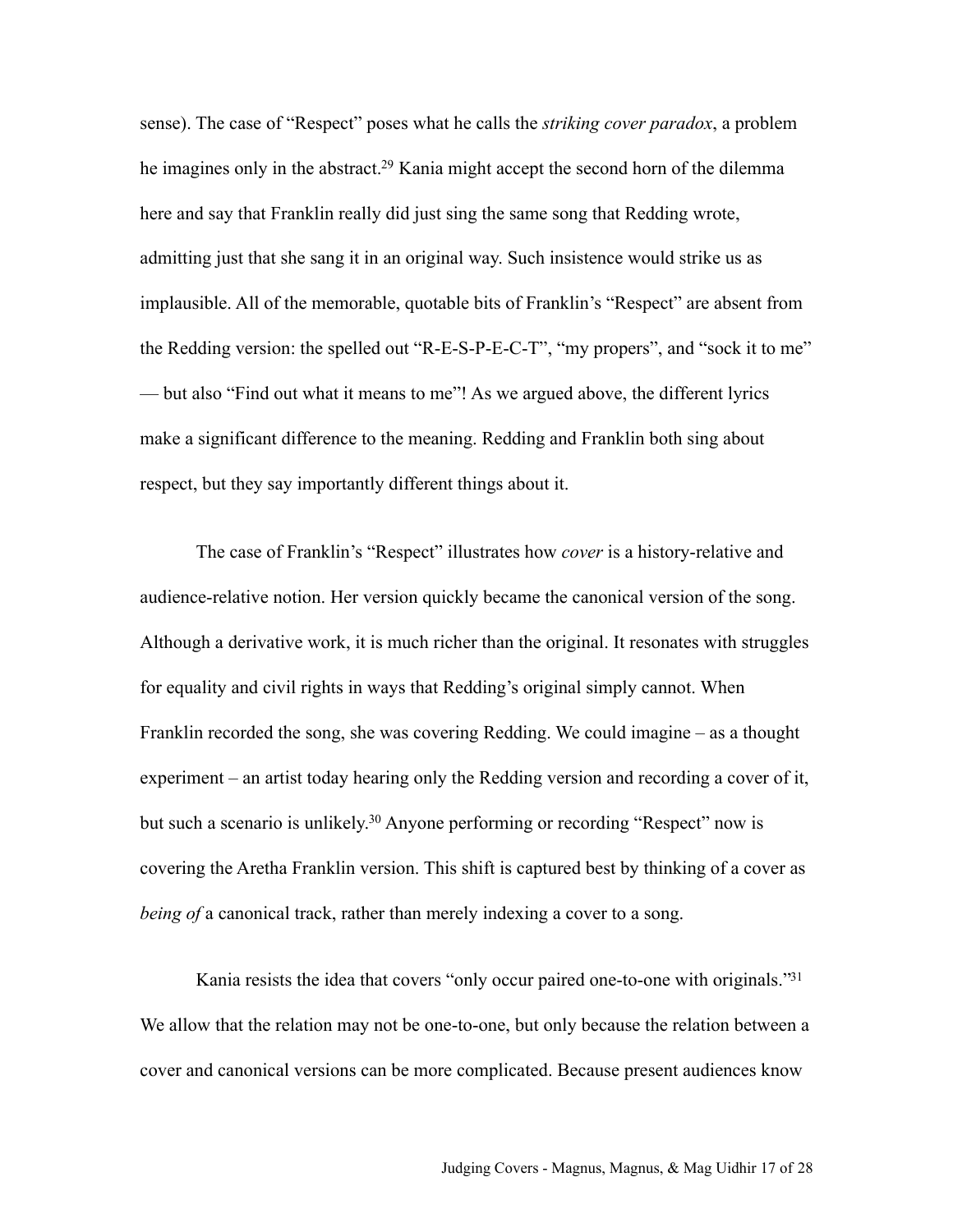about both Dr. Dre and Ben Folds, an *a cappella* performance of "Bitches Ain't Shit" might sensibly be called a cover of Dr. Dre's original track or of Ben Folds' cover track. Yet it would be a mistake to conclude from this that covers are not connected to canonical versions at all; it is better to conclude that a cover is typically connected to one canonical version but may be connected to more than one. There is, in every case, a musicalhistorical relation which relates the cover to a canonical version or versions.<sup>32</sup>

Returning to the question of evaluation: There are two modes for evaluating transformative covers, just as there are for rendition covers. The first considers the cover in relation to the canonical version, and the second considers it regardless of that relation. In the first mode, contrasting Franklin's version with Redding's, we find Franklin's cover to be a deeper and more powerful track — even a deeper and more powerful song — than Redding's original. In the second mode, considering Franklin's 'Respect' without the explicit contrast, we evaluate it without mentioning Redding's version at all. Many people who hear the song only engage in the second mode of evaluation, a consequence of the fact that her track has become canonical.

#### **V. REFERENTIAL COVERS**

Consider the Meatmen's cover of the The Smiths' "How Soon is Now?" This is clearly not a mimic cover, because there is a genre switch from 80s alternative rock to punk. Moreover, there is a subtle change to the lyrics. Morrissey, lead singer of The Smiths, sings each chorus as "I am human, and I need to be loved." Tesco Vee of the Meatmen echoes this in the first chorus, but changes it to "I am inhuman, and I need to be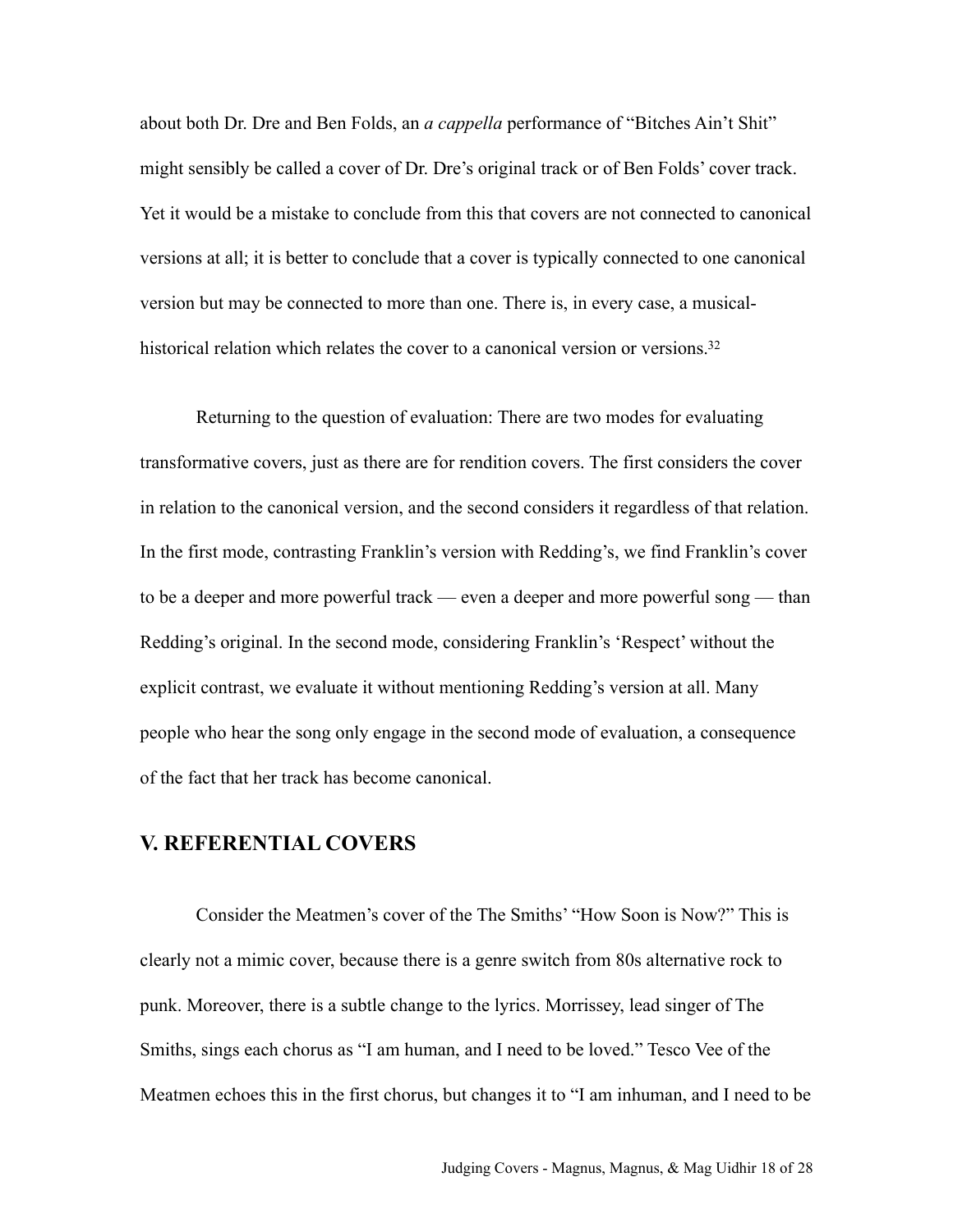fucked" and "... I need to be killed" in the second and third choruses. One might initially think that these are innocent changes to the lyrics. Just as Willie Nelson can sing about a girl from "Austin, Texas" and still be singing Paul Simon's song "Graceland", one might say that the trio "loved/fucked/killed" is an interpretive substitution. Yet the change here is importantly different. "Graceland" is about life "tumbling in turmoil", and that is a diagnosis which might be offered by a girl in Texas as easily as by one in New York. "How Soon is Now?" is a plaintive cry for the oppressively shy, and being loved, fucked, or killed are radically different prescriptions for such a condition. So we must see the Meatmen's cover as at least transformative. There is still a further complication, however. The Smiths are (described uncharitably) a mopey band, and Morrissey (by his own declaration) celibate. Whereas we are invited to understand the "I" in The Smiths' version of the song as Morrissey or someone like him, the tone of the Meatmen's cover does not invite us to understand it as being about Tesco Vee. Rather, the "I" in the cover is most readily understood as mockingly about Morrissey himself. It is the mopey and asexual Morrissey who the cover suggests needs to be fucked, killed, or both. The Meatmen's cover is not merely a distinct, derivative song. It is one which is partly *about* the canonical track and the man who sings it. Its semantic content partly refers to The Smiths' track.

Call a cover of this kind a *referential cover*: one which instantiates a suitably derivative song (so counts as a cover by the condition from §IV) but such that the new song is *about* the original song or the canonical version.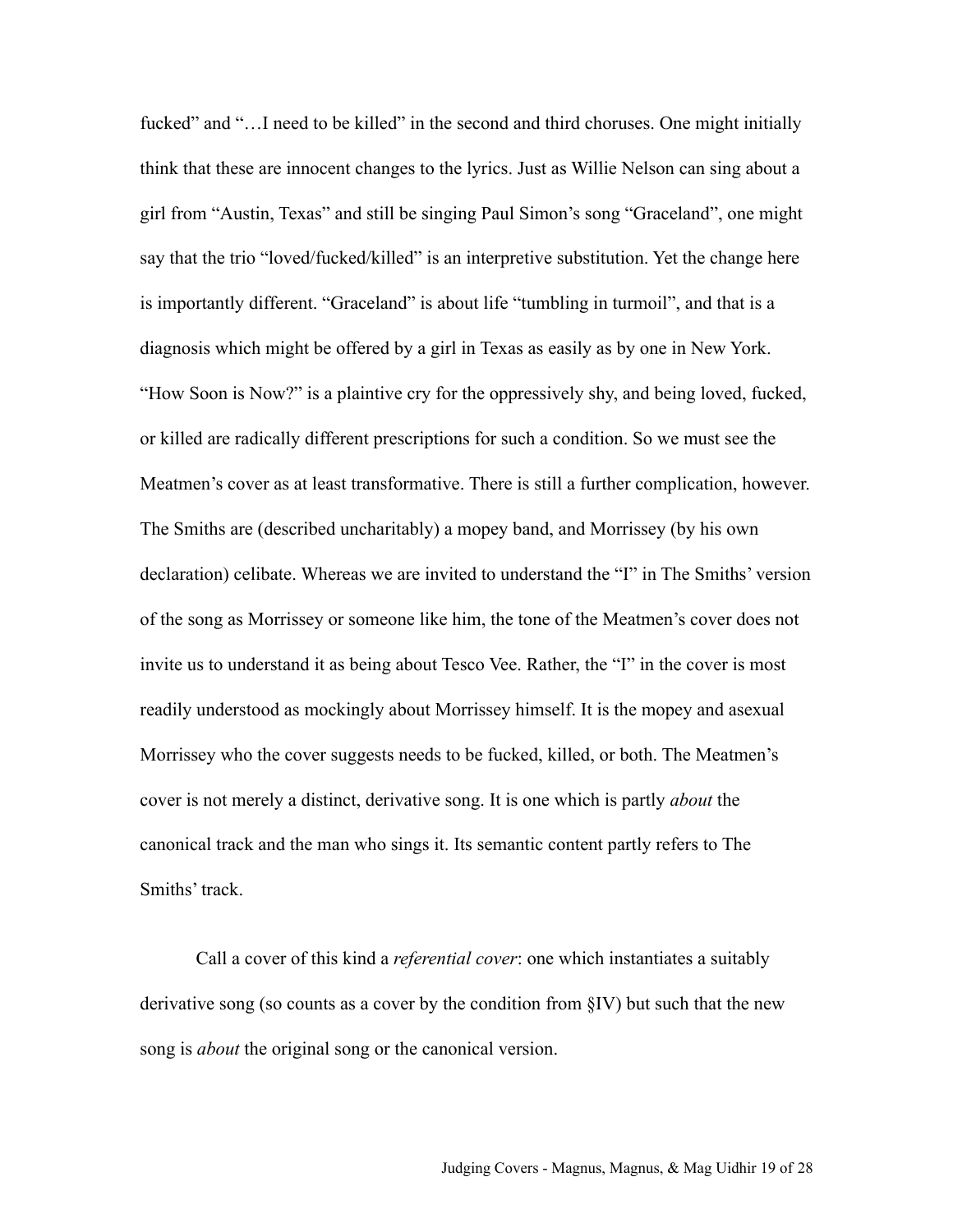For referential covers, the second mode of evaluation collapses. The second mode of evaluation would consider the Meatmen's track on its own, rather than in contrast with the track that it covers. In order to make this evaluation, however, we need to understand what the lyrics are about. If our interpretation is correct, then the lyrics in the track are partly *about* the track that it covers. So The Smith's version necessarily enters into the evaluation. Failing to consider it would be a bit like trying to understand Neil Young's "Ohio" without knowing that "Four dead in Ohio" refers to the shootings at Kent State. The Meatmen sing an original song titled "Morrissey Must Die", and understanding it clearly requires knowing who Morrissey is. Although the cover of "How Soon is Now?" does not mention Morrissey or The Smiths explicitly, it is similarly about them. So, for the Meatmen's cover, any mode of evaluation ultimately requires considering the cover's relation to the canonical track. This will be true for any referential cover: Any evaluation requires reference to the canonical version.

Consider also The Screamers' 1970s cover of Sonny and Cher's "The Beat Goes On." It could hardly be mistaken for Sonny and Cher's so-very-1960s version. The music and lyrics are considerably refigured. The Screamers' version is harsher and more confrontational. Sonny and Cher sing that "Charleston was once the rage", but The Screamers substitute "Anarchy". Where Sonny and Cher sing that "Grandmas sit in chairs and reminisce", The Screamers sing "Pop stars sit in chairs and reminisce. Kids today are right to make a fist!" And, after a line about cars becoming faster, The Screamers add that "*Sounds* are moving faster, faster…!" The song which The Screamers sing condemns slow, schmaltzy musicians like Sonny and Cher — it is *about* them. It is also a cover of a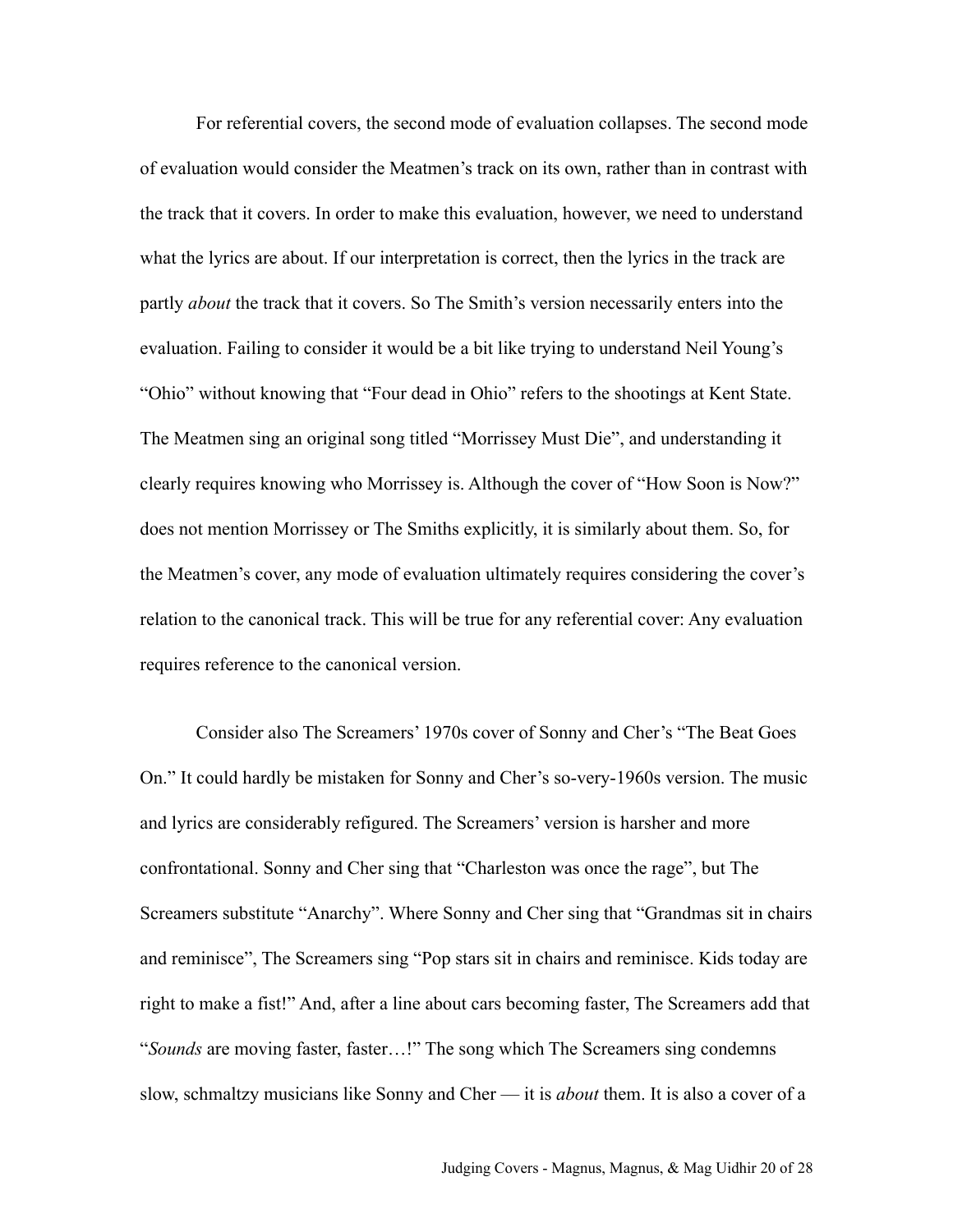song by Sonny and Cher. So, we suggest, it qualifies as a referential cover.

Mosser provides an extended discussion of Sid Vicious' 1978 cover of "My Way.["33](#page-27-4) The song was written for Frank Sinatra by Paul Anka in the late 1960s, and Sinatra's version is canonical. In the final verse, Sinatra claims to be a man true to himself who "say[s] the words he truly feels", but Vicious' inquires after a "prat" who "wears hats" and "cannot say the things he truly feels." So it is plausible to think that the considerably changed lyrics in Vicious' cover are in part a comment on Sinatra in the same way that The Meatmen's "How Soon is Now?" is a comment on Morrisey and The Screamers' "The Beat Goes On" is a comment on Sonny and Cher. Properly evaluating it requires keeping the original in view.

Not all punk covers are referential covers. Shane MacGowan's cover of "My Way", like many, reflects the Vicious cover musically but uses the lyrics from the Sinatra version — making it a rendition cover rather than a referential cover. Punk bands like the Ramones and Green Day have recorded numerous rendition covers of tracks that were not originally punk. In all, we suspect that referential covers are fairly rare.

## **VI. EVALUATION AND ONTOLOGY**

In the preceding sections, we distinguished mimic covers, rendition covers, transformative covers, and referential covers. One may wonder whether this takes in all of the possibilities.

Mosser distinguishes several different types of covers and arranges them on a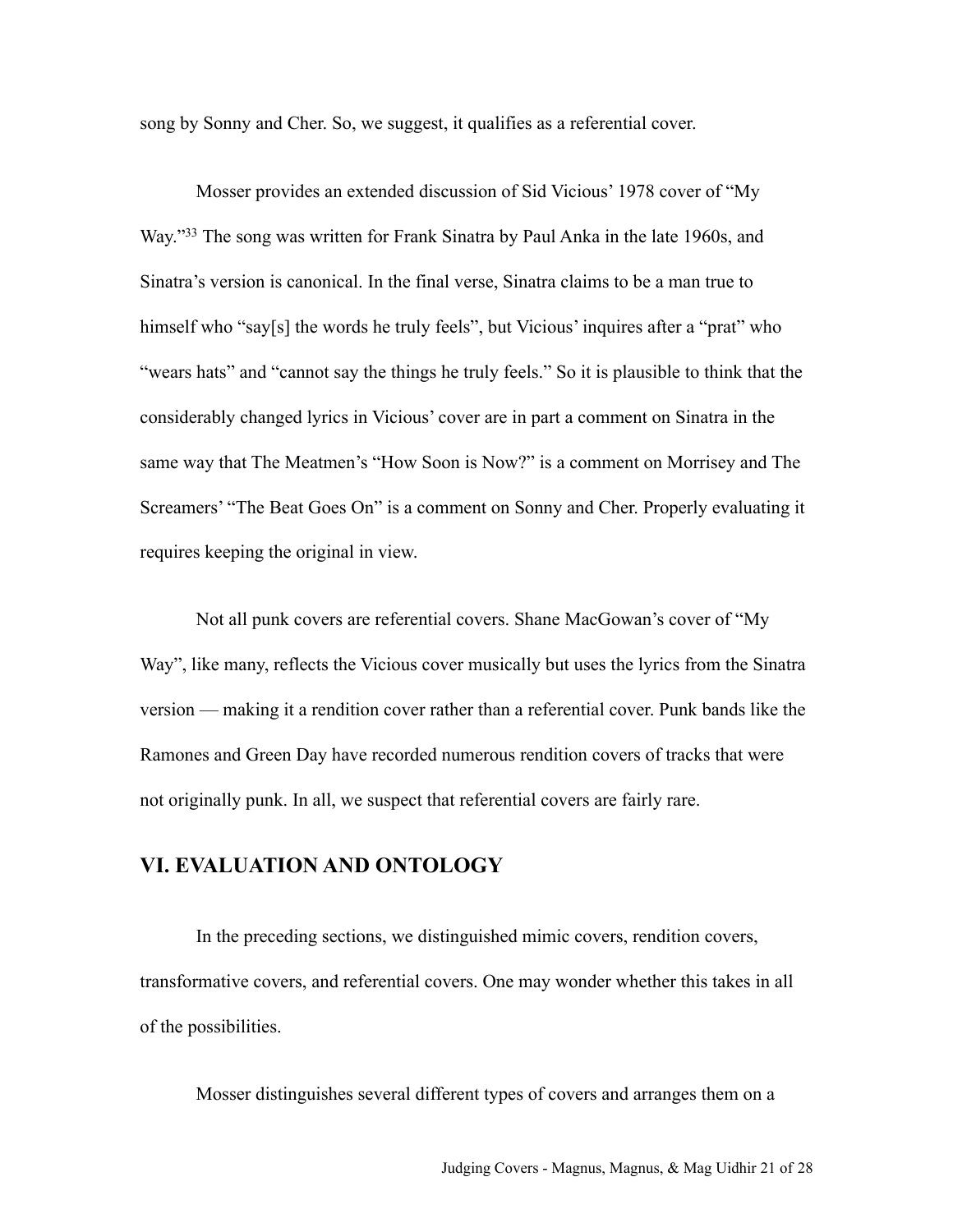continuum depending on how much the cover resembles the base version.<sup>34</sup> He puts reduplication covers (our *mimic covers*) at one end of the continuum, because they resemble the base version as much as possible and are the least original. He puts send ups (something like our *referential covers*) at the other end of the continuum, because they sound the least like the base version. He places renditions somewhere in the middle.

We argue, however, that the types of covers cannot be sorted simply by how much the cover resembles the canonical track. First, a poorly executed mimic cover might diverge dramatically from the canonical version. This does not suspend its status as mimic cover. Quite the contrary, the divergence is a defect just because of the evaluative criterion appropriate for mimic covers. Second, we can imagine a referential cover that sounds very much like the canonical track. Suppose that the musical structure is preserved, but that careful word substitutions are made so as to subvert the entire meaning of the song.

More importantly, the categories that we have identified differentiate covers along two separate axes. There are two questions to ask: Is the cover an instance of the same song? Does evaluation necessarily involve reference to the canonical version? The possible answers create a two by two matrix, each cell corresponding to one type of cover: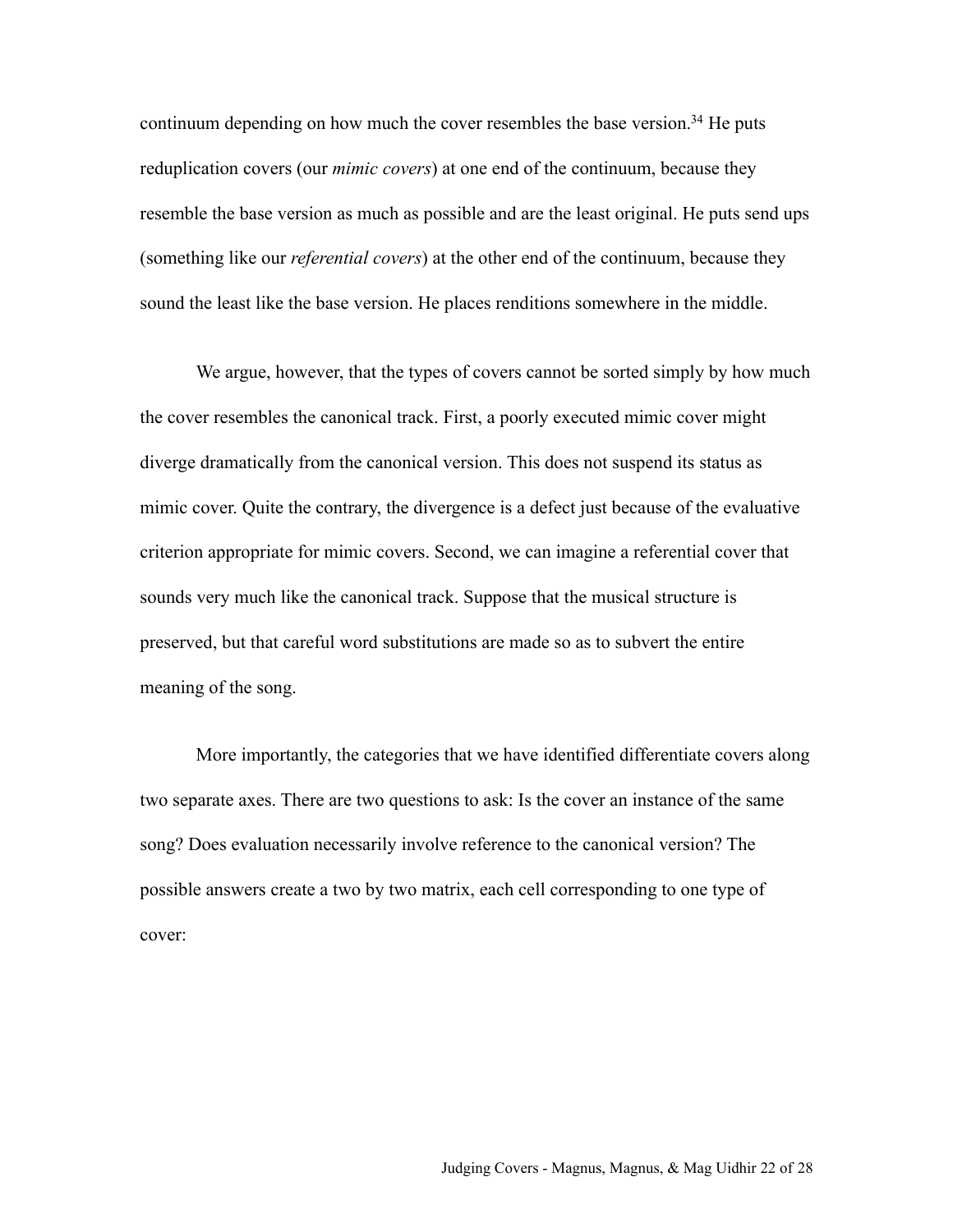|                                                    |                           | There is a mode of        |
|----------------------------------------------------|---------------------------|---------------------------|
|                                                    | Evaluation requires       |                           |
|                                                    |                           | evaluation which does not |
|                                                    | considering the canonical |                           |
|                                                    |                           | require considering the   |
|                                                    | version.                  |                           |
|                                                    |                           | canonical version.        |
| The cover instantiates the                         |                           |                           |
|                                                    | Mimic cover               | <b>Rendition cover</b>    |
| same song as canonical track.                      |                           |                           |
| The cover instantiates a                           |                           |                           |
|                                                    |                           |                           |
| distinct, albeit derivative song Referential cover |                           | Transformative cover      |
|                                                    |                           |                           |
| from canonical track.                              |                           |                           |

Insofar as the two questions have clear, binary answers, the four types exhaust the possibilities. You might worry, however, that there are cases in which the questions do not have well-defined, yes-or-no answers. Perhaps you disagree with our categorization of one of the examples that we have discussed and worry that there is no fact about the covers themselves which will settle the disagreement. Here we reiterate that our primary concern is with evaluation rather than with metaphysics. There may well be covers which are not determinately of one kind rather than another. Even in such cases, we suggest, attending to the relevant considerations facilitates evaluation. For example, to worry over whether The Screamers' cover of "The Beat Goes On" is a transformative cover rather than a referential cover, one would need to consider the extent to which it is possible to understand it apart from the contrast with Sonny and Cher's track. To worry that it might just be a rendition cover, one would need to argue that it is the same song and so about the same thing that the original was about (change and progress, perhaps) rather than a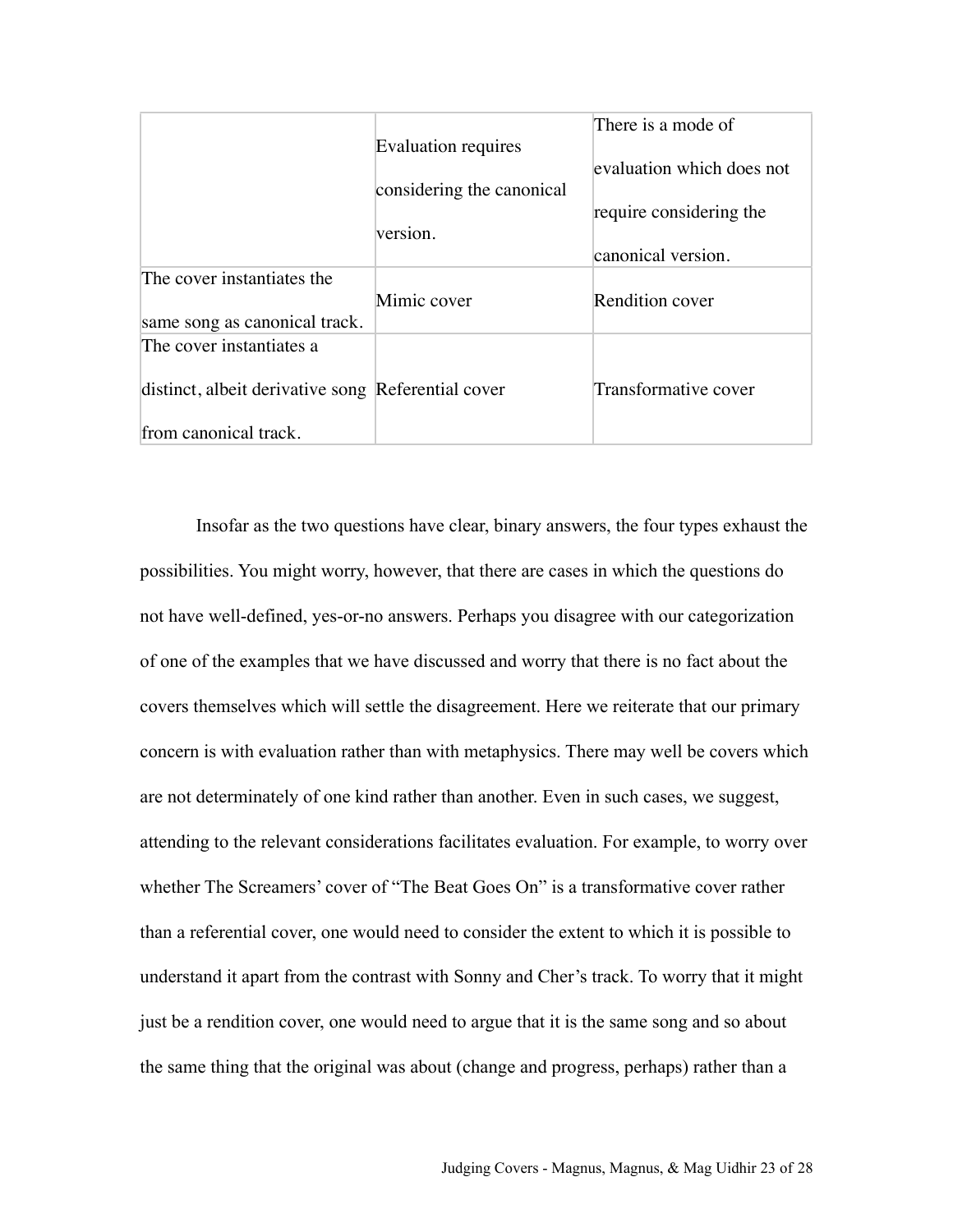different song which subverts and is, in part, about the original. Even if these matters cannot be determinately resolved, these are rewarding reflections when the cover is a work of art worth reflecting on.

#### **ENDNOTES**

<span id="page-23-0"></span>1 Each author contributed arguments and examples, and the ultimate form of the paper was only possible because of interaction between authors. They are listed in some semblance of alphabetical order.

<span id="page-23-1"></span><sup>2</sup> This is from the Oxford English Dictionary. The OED gives specimen uses of the phrase "cover version" going back to the 1960s. Don Cusic writes similarly, "The definition of a 'cover' song is one that has been recorded before"; "In defense of cover songs", *Popular Music and Society*, 28(2):171–177, March 2005, p. 174.

<span id="page-23-3"></span><span id="page-23-2"></span>3 "The 500 greatest songs of all time", *Rolling Stone*, December 9 2004, issue 963. 4 Gabriel Solis, "I did it my way: Rock and the logic of covers." *Popular Music and Society*, 33(3):297–318, July 2010, p. 301.

<span id="page-23-4"></span>5 Kurt Mosser, " 'Cover songs': Ambiguity, multivalence, polysemy." *Popular Musicology Online*, 2, 2008. [http://www.popular-musicology-online.com/issues/02/](http://www.popular-musicology-online.com/issues/02/mosser.html) [mosser.html](http://www.popular-musicology-online.com/issues/02/mosser.html).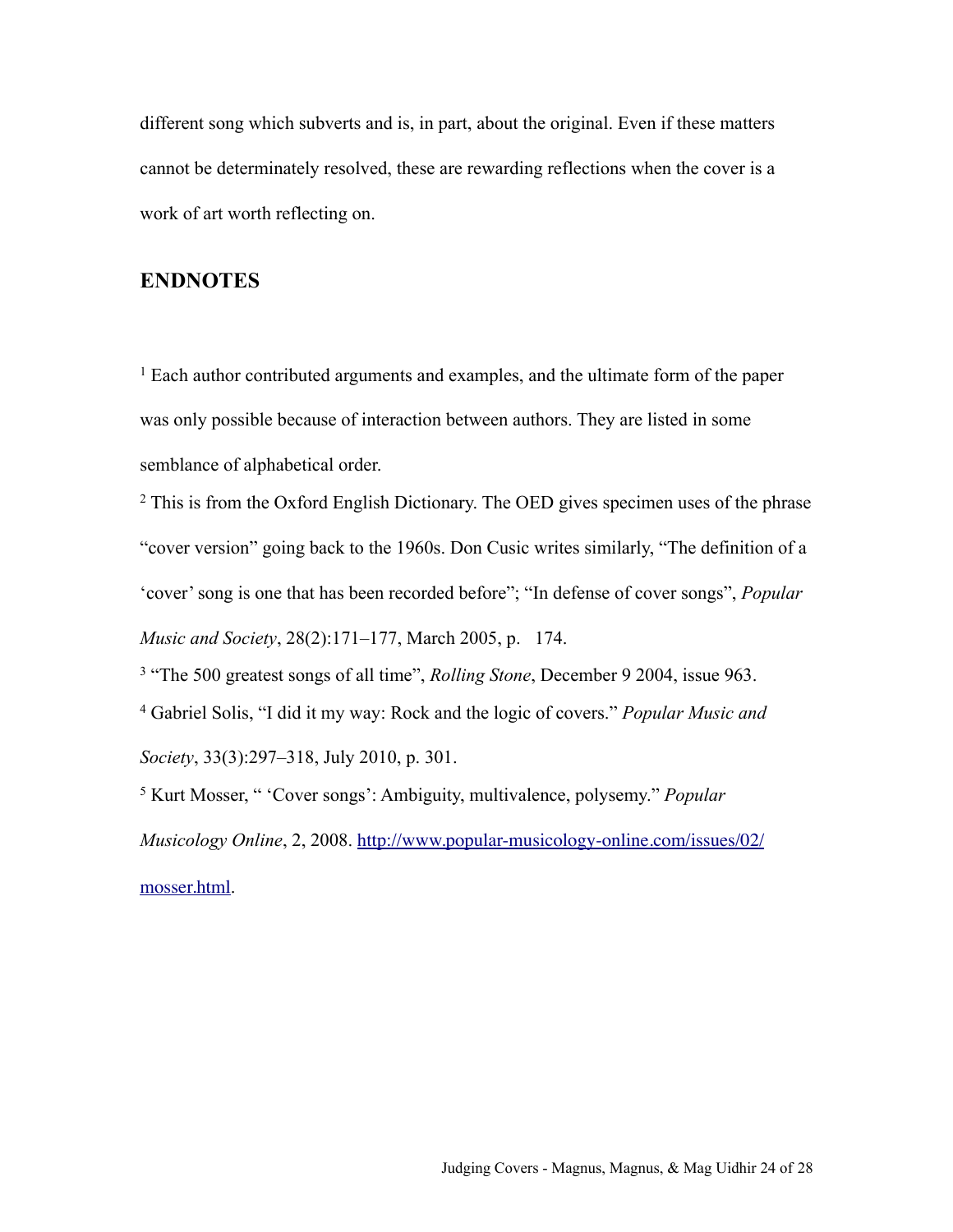<span id="page-24-0"></span>6 Although the song is thinly specified, it is not so thin that *anything* could count as a performance or recording of the song. Franklin Bruno argues (and we agree) that rock songs have enough content that they can be objects of aesthetic evaluation over and above evaluation of tracks and performances; see Bruno, "A Case for Song: Against an (Exclusively) Recording-Centered Ontology of Rock", *Journal of Aesthetics and Art Criticism*, 71(1): 65-74.

<span id="page-24-1"></span>7 See Andrew Kania, "Making tracks: The ontology of rock music", *Journal of Aesthetics and Art Criticism*, 64(4):401–414, Autumn 2006.

<span id="page-24-2"></span>8 Although the event happens only once, perhaps the performance *qua* object of aesthetic consideration can be repeated. This complication does not matter for our purposes here, but see Christy Mag Uidhir, "Recordings as Performances", *British Journal of Aesthetics*, 47(3): 298-314, July 2007, and P.D. Magnus, "Mag Uidhir on Performance", *British Journal of Aesthetics*, 48(3): 338-345, July 2008.

<span id="page-24-3"></span>9 See Guy Rohrbaugh, "Artworks as historical individuals", *European Journal of* 

*Philosophy*, 11(2):177–205, August 2003, and P.D. Magnus "Historical individuals like *Anas platyrhynchos* and 'Classical Gas'" in *Art and Abstract Objects*, Christy Mag Uidhir ed., Oxford University Press, 2013.

<span id="page-24-4"></span>10 Mosser, "'Cover songs': Ambiguity, multivalence, polysemy."

<span id="page-24-5"></span>11 The story was the inspiration for the 2001 film *Rock Star*.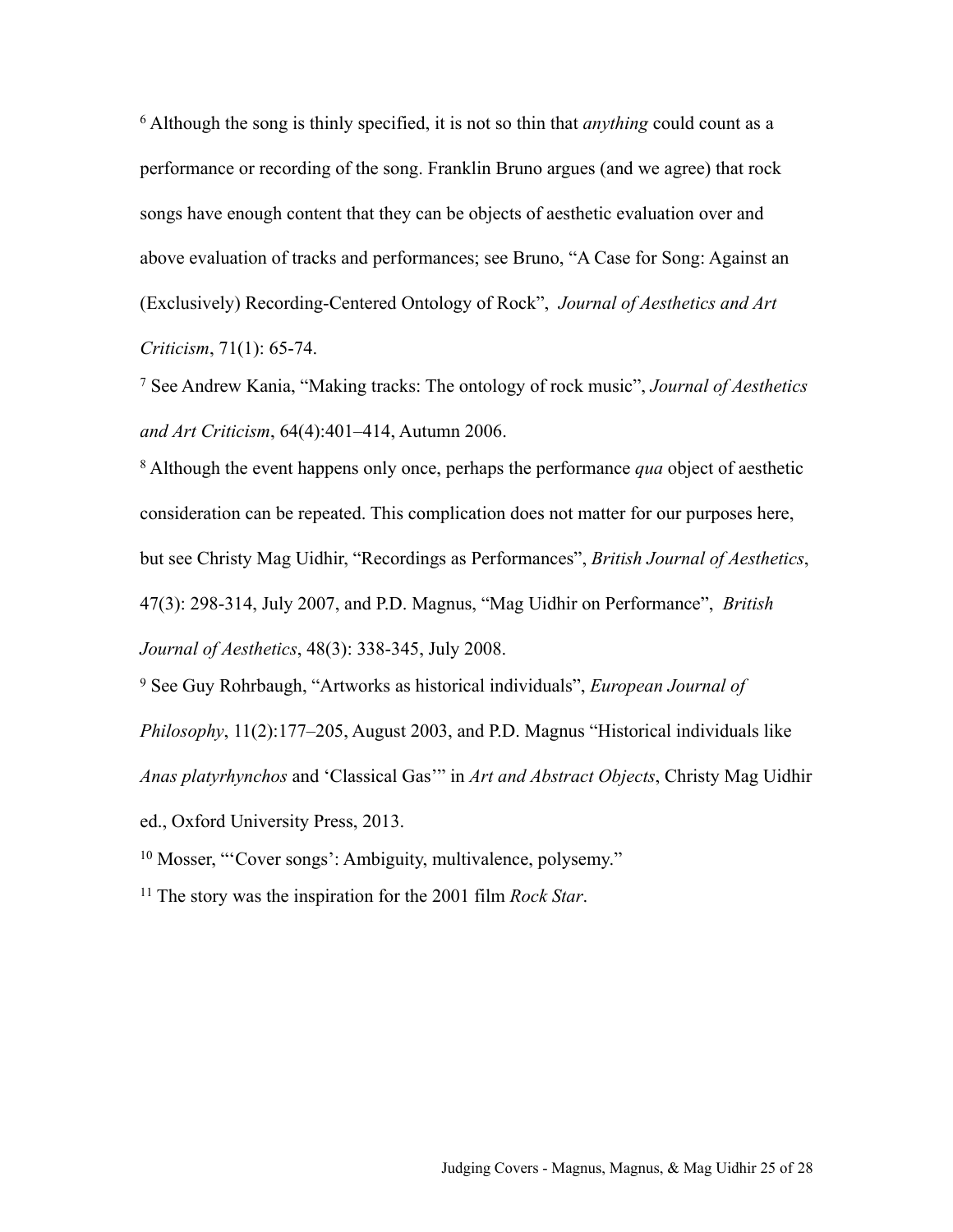<span id="page-25-0"></span>12 The performance of a mimic cover *qua* performance will probably sound somewhat different than the canonical track. The performance is played in realtime and the track was built up in the studio. However, this complication is not especially about covers. It arises just as much when a band performs their own songs which are better known from recordings.

<span id="page-25-1"></span>13 Kania, "Making tracks". We differ with Kania on the related point of whether the objected covered is the song or the canonical track; see §IV below.

<span id="page-25-2"></span><sup>14</sup> In later sections, we consider examples where lyrical changes do make for a different song.

<span id="page-25-3"></span>15 "Story of the song: Hazy shade of winter, The Bangles (1987)", *The Independent*, November 26 2010.

<span id="page-25-4"></span><sup>16</sup> You Tube hosts numerous examples; e.g. [http://www.youtube.com/watch?](http://www.youtube.com/watch?v=xzgiI5kJBe0)

[v=xzgiI5kJBe0](http://www.youtube.com/watch?v=xzgiI5kJBe0) and <http://www.youtube.com/watch?v=wVEl8AbMy5c>

<span id="page-25-5"></span><sup>17</sup> It would not be to[o pedantic to say that the groups are covering Fold's](http://www.youtube.com/watch?v=wVEl8AbMy5c) cover rather than covering Dre's track directly. See §IV below.

<span id="page-25-7"></span><span id="page-25-6"></span>18 Cusic, "In defense of cover songs", p. 174. Rings focuses exclusively on covers of this kind. He calls them *allusive covers*: ones which make *saturated allusions* to the canonical version, making "an indirect reference to [the original] version simply by performing the song in question." Michael Rings, "Doing It Their Way", p. 57. 19 Mosser, "'Cover songs': Ambiguity, multivalence, polysemy."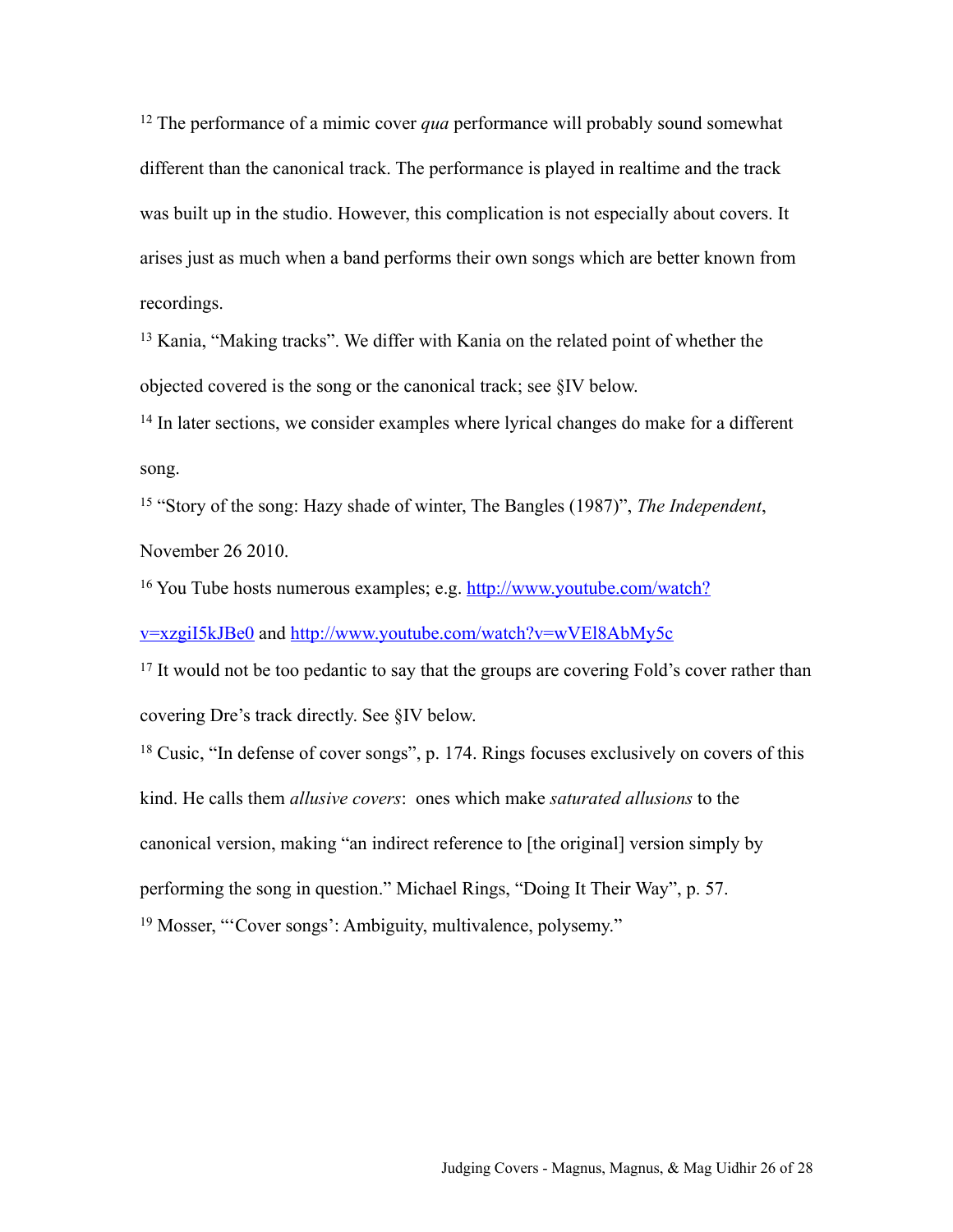<span id="page-26-0"></span><sup>20</sup> Rings writes, "Knowing that her cover version stands to be heard by a wide variety of listeners for whom a given genre may signify a host of different things, the covering artist may thereby choose to welcome a broad range of associations regarding the genres in play in her resetting." (Rings, "Doing is their way", p. 62.) More generally, we should not suppose that an artist performing a cover has anything deep or specific in mind. Perhaps she performs a cover merely because it is something that contemporary artists do sometimes.

<span id="page-26-1"></span>21 Michael Rings, "Doing It Their Way: Rock Covers, Genre, and Appreciation", *Journal of Aesthetics and Art Criticism*, 71(1): 55-63.

<span id="page-26-2"></span>22 Michael Rings, "Doing It Their Way", p. 60.

<span id="page-26-3"></span>23 Kania, "Making Tracks", p. 411.

<span id="page-26-4"></span>24 One might say that the former evaluates B's performance *qua* cover and the latter

evaluates it *qua* song-instance. This risks slicing the ontology of events too finely,

however, because both are evaluations of the rendition cover.

<span id="page-26-5"></span><sup>25</sup> "They did it their way. The Telegraph's music critics select the 50 best cover versions

ever recorded." *The Telegraph*, November 20 2004. "The 500 greatest songs of all time",

*Rolling Stone*.

<span id="page-26-6"></span>26 Kania, "Making Tracks", p. 410.

<span id="page-26-7"></span>27 "They did it their way", *The Telegraph*.

<span id="page-26-8"></span>28 Kania, "Making Tracks", p. 411.